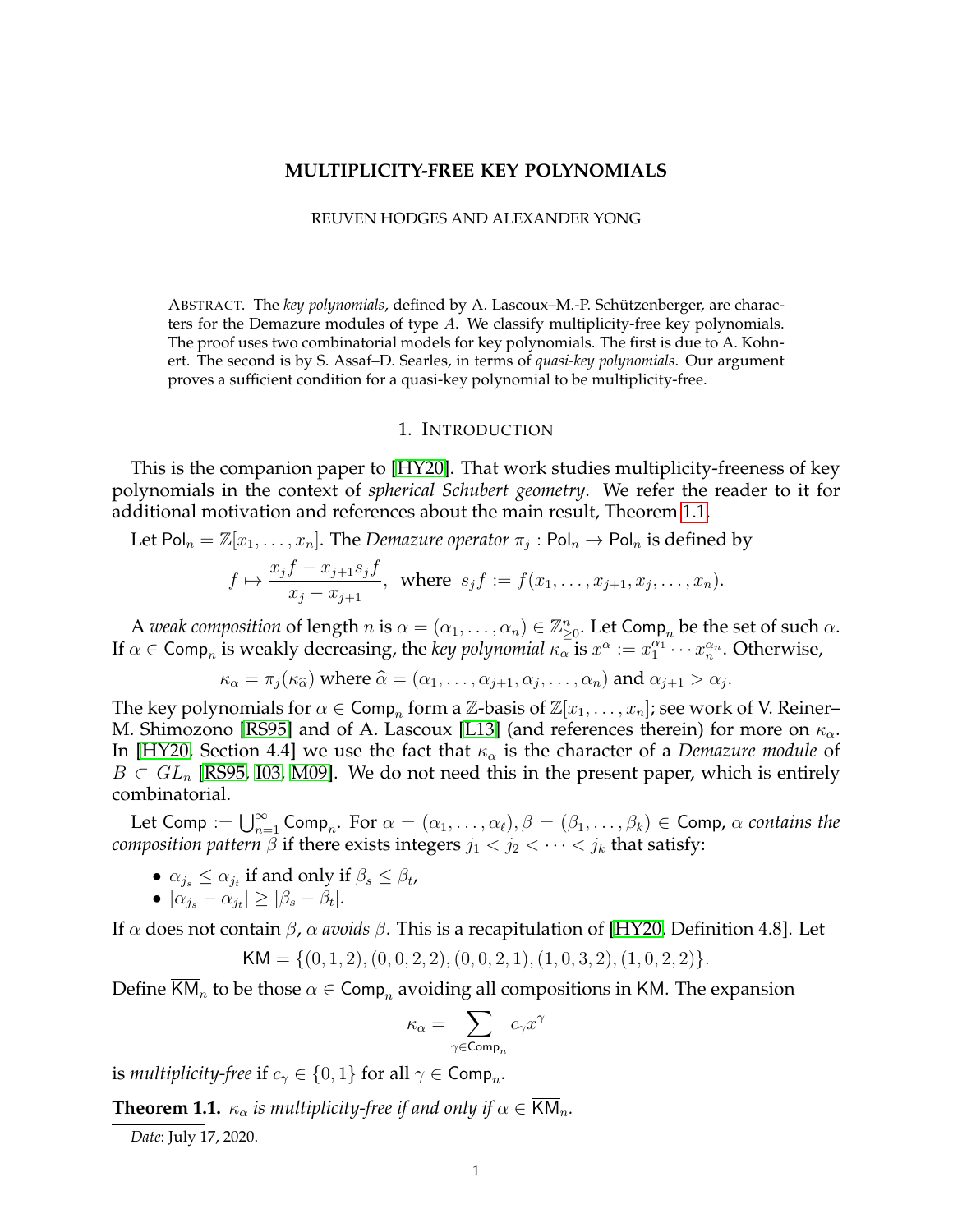*Example* 1.2.  $\alpha = (0, 1, 1) \in \overline{KM}_3$ .  $\kappa_\alpha = x_2x_3 + x_1x_3 + x_2x_1$  is multiplicity-free.

*Example* 1.3*.*  $\alpha = (\underline{0}, 2, \underline{1}, \underline{2}) \notin \overline{KM}_4$  (contains  $(0, 1, 2)$  in the underlined positions).

$$
\kappa_{\alpha} = x_1^2 x_2^2 x_4 + x_1^2 x_2^2 x_3 + 2x_1^2 x_2 x_3 x_4 + x_1^2 x_2 x_4^2 + x_1^2 x_2 x_3^2 + x_1^2 x_3 x_4^2 + x_1^2 x_3^2 x_4 + 2x_1 x_2^2 x_3 x_4 + x_1 x_2^2 x_4^2 + x_1 x_2^2 x_3^2 + x_1 x_2 x_3 x_4^2 + x_1 x_2 x_3^2 x_4 + x_2^2 x_3 x_4^2 + x_2^2 x_3^2 x_4,
$$
  
has multiplicity.

Theorem [1.1](#page-0-0) is the same as [\[HY20,](#page-19-0) Theorem 4.10] (stated there without proof). In *ibid.*, we initiated a study of the notion of*split* multiplicity-free problems. Theorem [1.1](#page-0-0) concerns the "most split" case of these problems (the " $[n-1]$ " case, in the terminology of *ibid*.).

The sufficiency proof uses the *quasi-key* model of key polynomials due to S. Assaf– D. Searles [\[AS18\]](#page-19-5). In Section [2,](#page-1-0) we prove a preparatory theorem (Theorem [2.6\)](#page-2-0), which gives sufficient conditions for their *quasi-key polynomials* to be multiplicity-free. The conclusion of the proof of Theorem [1.1](#page-0-0) is given in Section [3.](#page-9-0) There, the necessity proof uses the older *Kohnert diagram* model [\[K90\]](#page-19-6).

A. Fink–K. Mészáros–A. St. Dizier's [\[FMS19,](#page-19-7) Theorem 1.1] characterizes multiplicityfree *Schubert polynomials* in terms of classical pattern avoidance of permutations. Since Schubert polynomials are linear combinations of key polynomials with positive integer coefficients (see [\[RS95,](#page-19-1) Theorem 4]), our results are related. We do not know how to derive one result from the other. The proof methods are different. As explained in [\[HY20,](#page-19-0) Section 4.3], one can look forward to finding "split" generalizations of both theorems.

## 2. QUASI-KEY POLYNOMIALS OF S. ASSAF-D. SEARLES

# <span id="page-1-0"></span>2.1. **Multiplicity-freeness.** *Dominance order* on  $\mathsf{Comp}_n$  is

$$
\alpha \geq_{\text{Dom}} \beta \text{ if } \sum_{i=1}^{t} \alpha_i \geq \sum_{i=1}^{t} \beta_i \text{ for all } 1 \leq t \leq n.
$$

We will use notions introduced in S. Assaf-D. Searles' [\[AS18\]](#page-19-5).

**Definition 2.1.** A *quasi-key tableau* T of shape  $\alpha$  fills  $D(\alpha)$  with  $\mathbb{Z}_{>0}$  such that

- *(QK1)* Entries weakly decrease, left to right, along rows. Entries in row i are at most i.
- *(QK2)* Entries in each column are distinct. Entries increase upward in the first column.
- *(QK3)* If *i* appears above *k* in the same column and  $i < k$ , then there is a *j* that appears immediately to the right of that  $k$ , and  $i < j$ .
- *(QK4)* If  $r < s$ ,  $\alpha_r < \alpha_s$ , and  $(r, c)$ ,  $(s, c + 1) \in D(\alpha)$  then  $T(r, c) < T(s, c + 1)$ .

Let qKT( $\alpha$ ) be the set of quasi-key tableaux of shape  $\alpha$ . Given  $T \in \mathsf{qKT}(\alpha)$ , let wt(T) =  $(w_1, w_2, \ldots, w_\ell)$  where  $w_i$  is the number of i's appearing in T.

**Definition 2.2.** The *quasi-key polynomial*  $\mathfrak{D}_{\alpha}$  is

$$
\mathfrak{D}_\alpha = \sum_{T \in \mathsf{qKT}(\alpha)} x^{\mathsf{wt}(T)}.
$$

**Definition 2.3.** A *left swap* of  $\alpha \in \text{Comp}_n$  is  $(\alpha_1, \ldots, \alpha_j, \ldots, \alpha_i, \ldots, \alpha_n)$  where  $\alpha_i < \alpha_j$  for some  $i < j$ . Let  $\mathsf{Iswap}(\alpha) \subseteq \mathsf{Comp}_n$  be all compositions obtained by iteratively applying (a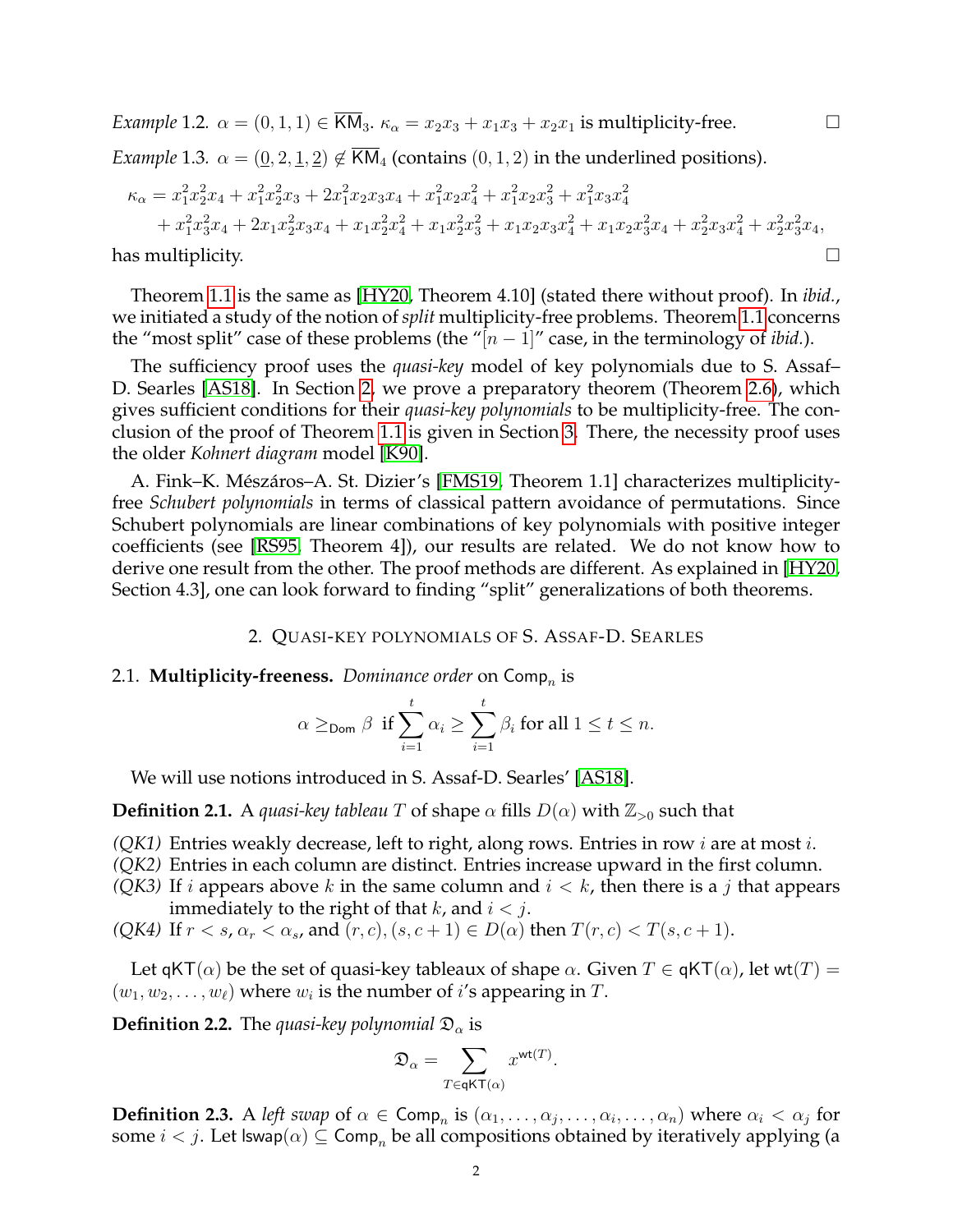possibly empty sequence of) left swaps to  $\alpha.$  For  $\alpha\in\mathsf{Comp}_n$  let flat $(\alpha)\in\mathsf{Comp}_n$  be  $\alpha$  with all 0's removed. Now define

<span id="page-2-2"></span>Qlswap $(\alpha) = \{\gamma \in \text{Iswap}(\alpha) : \gamma \leq_{\text{Dom}} \tau \text{, for all } \tau \in \text{Iswap}(\alpha) \text{ such that } \text{flat}(\gamma) = \text{flat}(\tau)\}.$ **Theorem 2.4** ([\[AS18\]](#page-19-5))**.**

$$
\kappa_\alpha = \sum_{\beta \in \mathsf{QIswap}(\alpha)} \mathfrak{D}_\beta.
$$

*Example* 2.5*.* Let  $\alpha = (3, 2, 1, 3, 2)$ . Then

$$
\begin{aligned} \kappa_\alpha = x_1^3x_2^2x_3^3x_4^2x_5 + x_1^3x_2^2x_3^3x_4x_5^2 + x_1^3x_2^3x_3^2x_4^2x_5 + x_1^3x_2^3x_3^2x_4x_5^2 + x_1^3x_2^2x_3^2x_4^3x_5 \\ &\quad + x_1^3x_2^3x_3x_4^2x_5^2 + x_1^3x_2^2x_3x_4^3x_5^2 + x_1^3x_2^2x_3^2x_4^2x_5^2 \end{aligned}
$$

and 
$$
Iswap(\alpha) = \{(3, 2, 1, 3, 2), (3, 3, 1, 2, 2), (3, 2, 3, 1, 2), (3, 2, 2, 3, 1), (3, 3, 2, 1, 2), (3, 3, 2, 2, 1), (3, 2, 3, 2, 1)\}.
$$

Since  $\alpha$  contains no 0's, Qlswap( $\alpha$ ) = lswap( $\alpha$ ) (in fact, this will be the case starting in Section [2.2\)](#page-2-1). For all  $\beta \in \text{Iswap}(\alpha)$ , except  $\beta = \alpha$ ,  $\#\text{qKT}(\beta) = 1$ ; the unique tableau is the  $super$   $quasi$ - $key$  tableau: the one that places only  $b'$ s in row  $b$ . Hence  $\mathfrak{D}_\beta = x^\beta$  in those cases. When  $\beta = \alpha$  there are two quasi-key tableaux, namely



Thus,  $\mathfrak{D}_{\alpha} = x_1^3 x_2^2 x_3 x_4^3 x_5^2 + x_1^3 x_2^2 x_3^2 x_4^2 x_5^2$ . This all agrees with Theorem [2.4.](#page-2-2)

Define

$$
\overline{\mathsf{KM}}_n^{\geq 1} := \{ \alpha \in \overline{\mathsf{KM}}_n : \alpha_i \geq 1 \text{ for } 1 \leq i \leq n \}.
$$

<span id="page-2-0"></span>**Theorem 2.6.**  $\mathfrak{D}_{\beta}$  *is multiplicity-free if*  $\beta \in \mathsf{QIswap}(\alpha)$  *and*  $\alpha \in \overline{\mathsf{KM}}_n^{\geq 1}$ .

In particular,  $\frak D_\alpha$  is multiplicity-free if  $\alpha\in\overline{{\sf KM}}_n^{\ge 1}.$  It would be interesting to characterize precisely when  $\mathfrak{D}_{\alpha}$  is multiplicity-free. D. Brewster, H. Raza and the first author have conjectured that the hypothesis that  $\alpha_i > 1$  in Theorem [2.6](#page-2-0) can be dropped.

The remainder of this section is devoted to the proof of Theorem [2.6.](#page-2-0)

<span id="page-2-1"></span>2.2. Lemmas. We need lemmas about  $\overline{\mathsf{KM}}_n^{\geq 1}$ , and qKT $(\alpha)$  for  $\alpha~\in~\overline{\mathsf{KM}}_n^{\geq 1}.$  Given  $\alpha~\in$ Comp<sub>n</sub>, let  $i_1 < \cdots < i_k$  be all indices such that  $\alpha_{i_r-1} < \alpha_{i_r}$ . For convenience, let  $i_0 = 1$ ,  $i_{k+1} = n + 1, \alpha_0 = \infty$ , and  $\alpha_{i_{k+1}} = 0$ . The *m*-th *segment* of  $\alpha$  is

$$
seg_m(\alpha) = \{i_{m-1}, i_{m-1}+1, \ldots, i_m-1\},\
$$

and it is denoted  $\text{seg}_m$  when the composition is clear by context.

Define

$$
\begin{aligned}\n\operatorname{seg}_m^1 &:= \{ b \in \operatorname{seg}_m \mid \alpha_b \ge \alpha_{i_m} \}, \\
\operatorname{seg}_m^2 &:= \{ b \in \operatorname{seg}_m \mid \alpha_b < \min(\alpha_{i_{m-1}-1}, \alpha_{i_m}) \text{ and } b < i_m - 1 \}, \\
\operatorname{seg}_m^3 &:= \left\{ \begin{array}{cl} \emptyset & \text{if } m = k + 1 \\
\{i_m - 1\} & \text{otherwise.} \end{array} \right.\n\end{aligned}
$$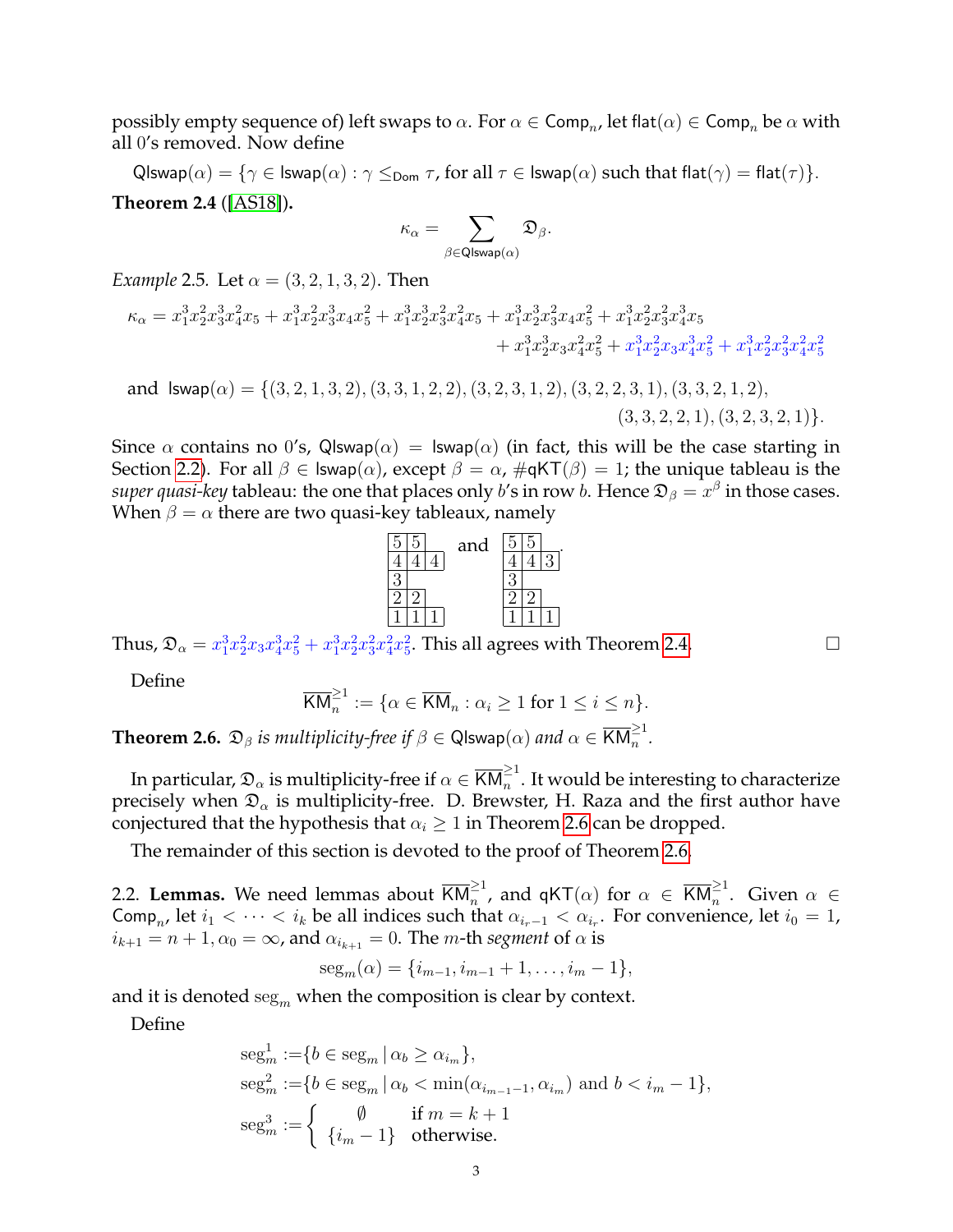<span id="page-3-0"></span>**Lemma 2.7.** *Let*  $\alpha \in \overline{\text{KM}}_n^{\geq 1}$ *.* 

- (a)  $\operatorname{seg}_m = \operatorname{seg}_m^1 \sqcup \operatorname{seg}_m^2 \sqcup \operatorname{seg}_m^3$ .
- (b)  $\text{seg}_m^i$  *is a consecutive sequence of integers, for*  $i \in \{1, 2, 3\}$ *.*
- (c)  $\#\text{seg}_m^1 \geq 1$  *for*  $m > 1$ *.*
- (d) If  $b \in \text{seg}_m^3$  (that is,  $b = i_m 1$ ) then  $\alpha_{i_{m-1}-1} \ge \alpha_b$ .
- (e) If  $b \in \text{seg}_m$  and  $\alpha_{i_{m-1}-1} < \alpha_b$ , then  $b \in \text{seg}_m^1$ .

*Proof.* By definition of  $\text{seg}_{m}$ ,  $\alpha_{i_{m-1}} \geq \alpha_{i_{m-1}+1} \geq \ldots \geq \alpha_{i_{m-1}}$ . Thus (b) holds. For the same reason,  $\text{seg}^1_m,\text{seg}^2_m,\text{seg}^3_m$  are disjoint. Since  $\alpha$  avoids  $(0,1,2)$ , there is no  $b\in\text{seg}_m$  such that  $\alpha_{i_{m-1}-1}<\alpha_b<\alpha_{i_m}.$  This proves  $\text{seg}_m=\text{seg}_m^1\sqcup\text{seg}_m^2\sqcup\text{seg}_m^3$ ; hence (a) holds. Next, if  $m>1$ and (c) is false, then  $\alpha_{i_{m-1}-1} < \alpha_{i_{m-1}} < \alpha_{i_m}$  forms a  $(0, 1, 2)$  pattern, a contradiction.

If (d) is false then  $(\alpha_{i_{m-1}-1} < \alpha_{i_m-1} < \alpha_{i_m})$  is a  $(0,1,2)$  pattern, a contradiction. Finally, (e) follows from (d), the definition of  $\text{seg}^2_m$ , and (a).

*Example* 2.8. Let  $\alpha = (10, 5, 12, 9, 8, 8, 4, 2, 5, 1, 3)$ . Then  $\alpha \in \overline{KM}_{11}^{\geq 1}$ ,  $k = 3$ ,  $i_0 := 1, i_1 =$  $3, i_2 = 9, i_3 = 11, i_4 := 12$ , and

$$
seg_1 = \{1, 2\}, seg_2 = \{3, 4, 5, 6, 7, 8\}, seg_3 = \{9, 10\}, and seg_4 = \{11\}
$$

with

$$
seg11 = \{\}, \quad seg12 = \{1\}, \quad \text{and } seg13 = \{2\}
$$
  
\n
$$
seg21 = \{3, 4, 5, 6\}, \quad seg22 = \{7\}, \quad \text{and } seg23 = \{8\}
$$
  
\n
$$
seg31 = \{9\}, \quad seg32 = \{\}, \quad \text{and } seg33 = \{10\}
$$
  
\n
$$
seg41 = \{11\}, \quad seg42 = \{\}, \quad \text{and } seg43 = \{\}
$$

In this proof and the sequel, it will be convenient to write, *e.g.*,  $(\alpha_a, \alpha_b, \alpha_c, \alpha_d) \simeq (1, 0, 3, 2)$ if the subsequence  $(\alpha_a, \alpha_b, \alpha_c, \alpha_d)$  of  $\alpha$  forms a  $(1, 0, 3, 2)$  pattern.

<span id="page-3-2"></span>**Lemma 2.9.** Suppose  $\alpha \in \overline{\text{KM}}_n^{\geq 1}$  and fix  $1 \leq m \leq k+1$ . If  $s < i_m - 1$  and  $r > i_m$  then either

- $\bullet \ \alpha_s > \alpha_r$ *; or*
- $\alpha_s < \alpha_r$  with  $\alpha_s = \alpha_{i_{m-1}}$  and  $\alpha_{i_m} = \alpha_r = \alpha_{i_{m-1}} + 1$ .

*Proof.* If  $\alpha_s \geq \alpha_r$  we are done. Assume  $\alpha_s < \alpha_r$ . We have  $s < i_m - 1 < i_m < r$  with  $\alpha_{i_{m}-1} < \alpha_{i_{m}}$ . Since  $\alpha$  avoids  $(0, 1, 2)$ , so must the subsequence  $A = (\alpha_{s}, \alpha_{i_{m}-1}, \alpha_{i_{m}}, \alpha_{r})$ . Thus  $\alpha_s \ge \alpha_{i_m-1}$  and  $\alpha_{i_m} \ge \alpha_r$ . Since  $A \in \overline{KM}$ ,  $A \not\simeq (1,0,3,2), (1,0,2,2)$ . Hence  $\alpha_s = \alpha_{i_m-1}$ . Since  $A \not\simeq (0, 0, 2, 1)$ ,  $\alpha_{i_m} = \alpha_r$ . Finally, since  $A \not\simeq (0, 0, 2, 2)$ ,  $\alpha_r = \alpha_{i_{m-1}} + 1$ .

<span id="page-3-1"></span>**Lemma 2.10.** *If*  $D(\alpha)$  *contains southwest*  $s \times t$  *rectangle and*  $T \in \textsf{qKT}(\alpha)$  *then*  $T(r, c) = r$  *for all*  $1 \leq r \leq s$  *and*  $1 \leq c \leq t$ *.* 

*Proof.* By *(QK1)* and *(QK2)*.

<span id="page-3-3"></span>**Lemma 2.11.** *Suppose*  $\alpha \in \overline{\mathsf{KM}}_n^{\geq 1}$ *. Let*  $T \in \mathsf{qKT}(\alpha)$ *. If* 

- (a)  $b \in \text{seg}_1$ ,  $b \in \text{seg}_m^1$  with  $\alpha_{i_{m-1}-1} \ge \alpha_b$ ,  $b \in \text{seg}_m^2$ , or  $b \in \text{seg}_m^3$  then row b of T only *contains* b*'s.*
- (b)  $b ∈ \text{seg}^1_m$  with  $\alpha_{i_{m-1}-1} < \alpha_b$  then the leftmost  $\alpha_{i_{m-1}-1} + 1$  columns of row b only con*tain* b*'s.*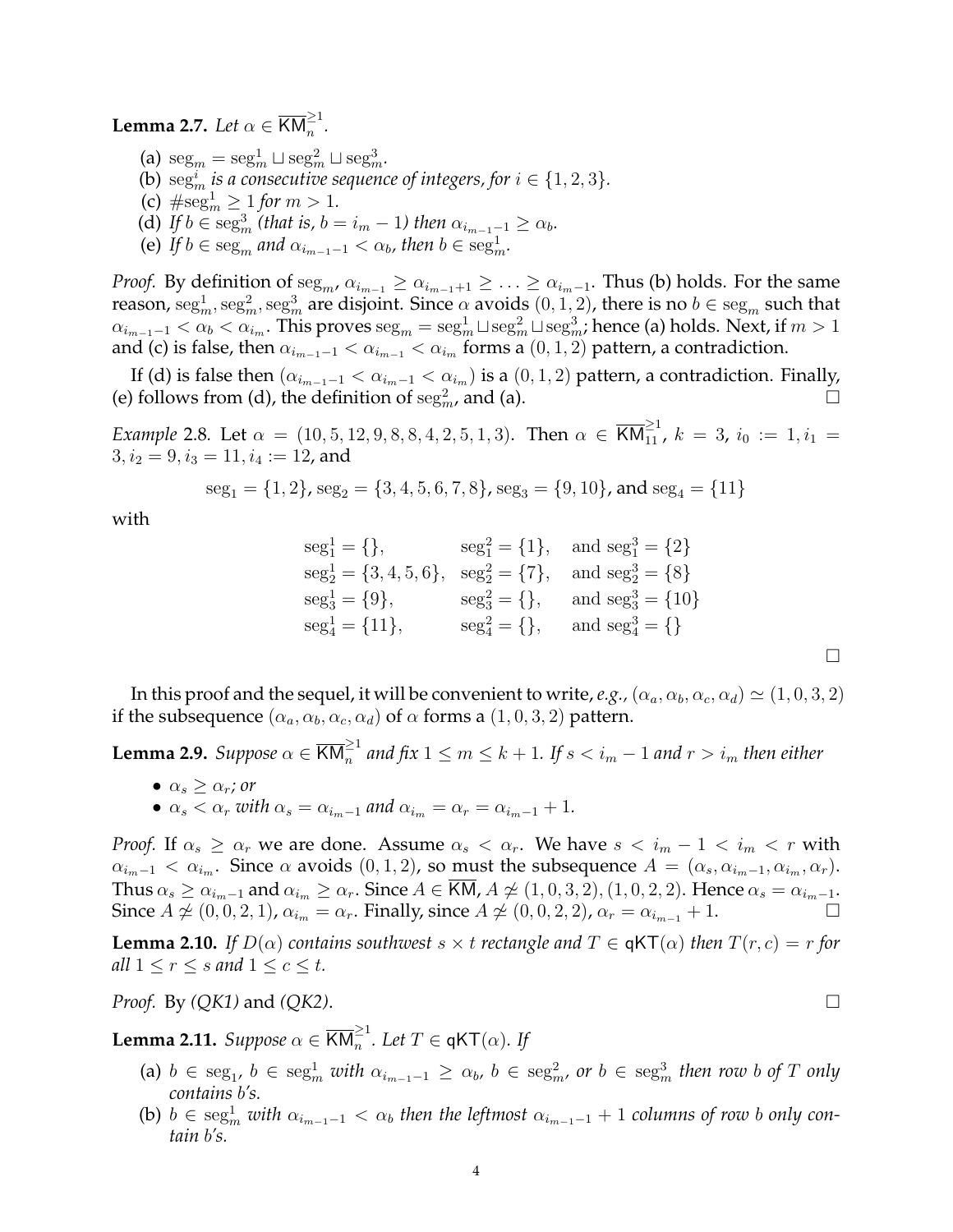

<span id="page-4-4"></span><span id="page-4-1"></span>FIGURE 1. Forced entries of the quasi-key tableaux for Example [2.12](#page-4-0)

*Proof.* (a): First suppose  $b \in \text{seg}_1$ . Row 1 of T must only contain 1's by *(QK1)*. If  $2 \in \text{seg}_1$ then  $\alpha_1 \geq \alpha_2$ , so by *(QK1)* and *(QK2)* row 2 of T must only contain 2's. The same holds for all rows in  $\text{seg}_1$ , by induction.

<span id="page-4-2"></span>Now suppose we satisfy one of the other possibilities of (a). Since  $b \in \text{seg}_m$ ,

$$
\alpha_r \ge \alpha_b, \ i_{m-1} \le r \le b.
$$

Since  $\alpha$  avoids  $(0, 1, 2)$ ,

(2) 
$$
\alpha_r \geq \alpha_{i_{m-1}-1}, \ 1 \leq r \leq i_{m-1}-1.
$$

By the hypothesis (if  $b \in \mathrm{seg}^1_m$ ), the definition of  $\mathrm{seg}^2_m$ , or Lemma [2.7\(](#page-3-0)d) (if  $b \in \mathrm{seg}^3_m$ ),

$$
\alpha_{i_{m-1}-1} \geq \alpha_b
$$

By [\(1\)](#page-4-1), and by [\(2\)](#page-4-2) combined with [\(3\)](#page-4-3), we conclude that  $\alpha_r \geq \alpha_b$  for all  $1 \leq r \leq b$ . Now apply Lemma [2.10](#page-3-1) to this  $b \times \alpha_b$  southwest rectangle in  $D(\alpha)$ .

<span id="page-4-3"></span>(b): By [\(2\)](#page-4-2), the hypothesis  $\alpha_{i_{m-1}-1} < \alpha_b$ , and [\(1\)](#page-4-1),

$$
\alpha_r \geq \alpha_{i_{m-1}-1}, \ 1 \leq r \leq b.
$$

This implies there is a southwest  $b \times \alpha_{i_{m-1}-1}$  rectangle in  $D(\alpha)$ . Hence by Lemma [2.10,](#page-3-1)  $T(r, c) = r$  for  $1 \le r \le b$  and  $1 \le c \le \alpha_{i_{m-1}-1}$ . Since  $1 \le \alpha_{i_{m-1}-1} < \alpha_s$  for  $i_{m-1}-1 < s \le b$ , we are done by *(QK1)*, *(QK2)* and *(QK4)*.

<span id="page-4-0"></span>*Example* 2.12*.* Let  $\alpha = (10, 5, 12, 9, 8, 8, 4, 2, 5, 1, 3)$  $\alpha = (10, 5, 12, 9, 8, 8, 4, 2, 5, 1, 3)$  $\alpha = (10, 5, 12, 9, 8, 8, 4, 2, 5, 1, 3)$ . Figure 1 shows the forced entries for quasi-key tableau in qKT( $\alpha$ ).

<span id="page-4-6"></span>**Lemma 2.13.** *Suppose*  $\alpha \in \overline{KM}_n^{\geq 1}$ . Let  $T \in \mathsf{qKT}(\alpha)$ . Let y be a box such that  $\mathsf{row}(y) > i_{m-1}$ . *Then*  $T(y) \ge i_{m-1} - 1$ .

*Proof.* To reach a contradiction, suppose

<span id="page-4-5"></span>(5) 
$$
T(y) < i_{m-1} - 1.
$$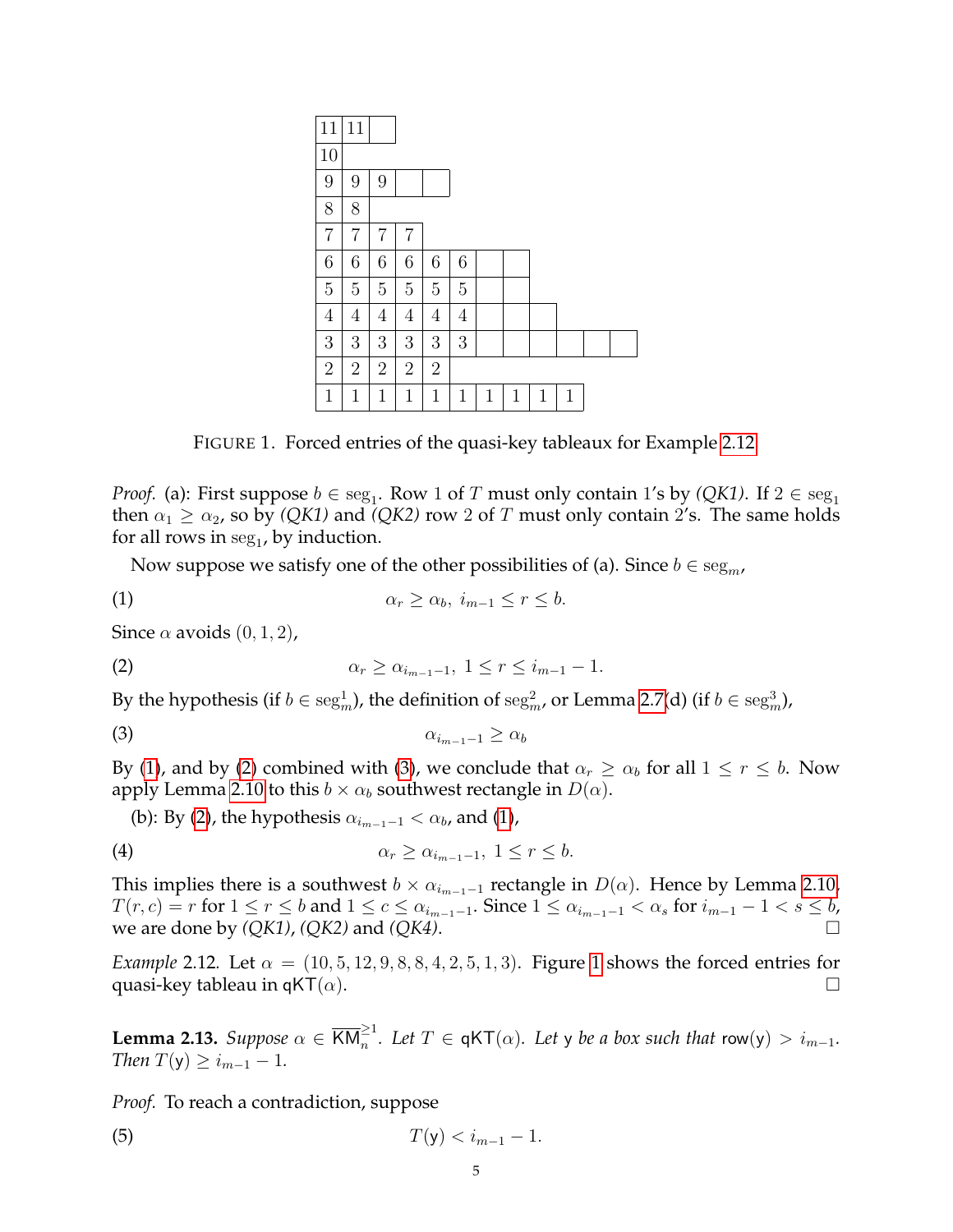*Case 1:*  $(\alpha_s \ge \alpha_{\text{row}(y)} \text{ for } 1 \le s \le T(y))$  By Lemma [2.10,](#page-3-1)  $T(s, c) = s$  for all  $1 \le s \le T(y)$ and  $1 \leq c \leq \alpha_{\mathsf{row}(y)}$ . Since col(y)  $\leq \alpha_{\mathsf{row}(y)}$ ,  $T(T(y), \mathsf{col}(y)) = T(y)$ . This, with [\(5\)](#page-4-5), and the hypothesis row(y) >  $i_{m-1}$ , shows the label  $T(y)$  occurs twice in col(y), contradicting *(QK2)*.

*Case 2:* ( $\alpha_s < \alpha_{\text{row}(y)}$  for some  $1 \le s \le T(y)$ ) Lemma [2.9](#page-3-2) (applied to  $i_{m-1}$ ,  $r = \text{row}(y)$ ) shows that for any  $1\leq s\leq T($ y) such that  $\alpha_s<\alpha_{\sf row(y)}$ ,  $\alpha_{\sf row(y)}=\alpha_{i_{m-1}}=\alpha_{i_{m-1}-1}+1=\alpha_s+1.$  So,

(6) 
$$
\alpha_s \geq \alpha_{\text{row}(y)} - 1 \text{ for all } 1 \leq s \leq T(y).
$$

Hence Lemma [2.10](#page-3-1) shows

(7) 
$$
T(s,c) = s \text{ for all } 1 \le s \le T(y) \text{ and } 1 \le c \le \alpha_{\text{row}(y)} - 1.
$$

Let

<span id="page-5-3"></span><span id="page-5-2"></span><span id="page-5-1"></span><span id="page-5-0"></span>
$$
t = \max_{s} \{ 1 \leq s \leq T(\mathsf{y}), \alpha_s < \alpha_{\mathsf{row}(\mathsf{y})} \};
$$

t is finite by this case's assumption. By [\(6\)](#page-5-0) (and the case assumption),  $\alpha_{\text{row}(y)} - 1 = \alpha_t$ . Therefore, by the maximality of  $t$ ,

(8) 
$$
\alpha_{\text{row}(y)} - 1 = \alpha_t < \alpha_u, \text{ for } t < u \leq T(y).
$$

Thus [\(7\)](#page-5-1), [\(8\)](#page-5-2) and *(QK4)* imply  $t = T(t, \alpha_{row(y)} - 1) < T(u, \alpha_{row(y)})$ , for  $t < u \leq T(y)$ . Hence, by inductively applying *(QK1)* and *(QK2)* we conclude

(9) 
$$
T(u, \alpha_{\text{row}(y)}) = u, \text{ for } t < u \leq T(y).
$$

Finally, by the definition of  $t$ ,  $\alpha_t < \alpha_{\text{row}(y)}$ . So [\(7\)](#page-5-1) and *(QK4)* imply

(10) 
$$
t = T(t, \alpha_{\text{row}(y)} - 1) < T(\text{row}(y), \alpha_{\text{row}(y)})
$$

However, by [\(9\)](#page-5-3) we have  $t + 1 = T(t + 1, \alpha_{row(y)})$ . Hence by [\(10\)](#page-5-4) and *(QK2)*,  $t + 1 <$  $T(\text{row}(y), \alpha_{\text{row}(y)})$ . Repeating this argument replacing  $t + 1$  successively with  $t + 2, t +$  $3, \ldots, T(y)$  in [\(9\)](#page-5-3) we arrive at  $T(y) < T(\text{row}(y), \alpha_{\text{row}(y)})$ ; this contradicts  $(QK1)$ .

<span id="page-5-9"></span>**Lemma 2.14.** Suppose  $\alpha \in \overline{KM}_n^{\geq 1}$ . Let  $T \in \mathsf{qKT}(\alpha)$ ,  $b \in \text{seg}_m$  for  $1 \lt m \leq k+1$  with  $\alpha_{i_{m-1}-1} < \alpha_b$ , and  $c > \alpha_{i_{m-1}-1} + 1$ . Then

<span id="page-5-6"></span><span id="page-5-5"></span><span id="page-5-4"></span>
$$
\# \{ \mathsf{x} \in D(\alpha) : b \le \mathsf{row}(\mathsf{x}), \mathsf{col}(\mathsf{x}) = c, T(x) < b \} \le 1.
$$

*Proof.* Suppose there were two rows

(11) 
$$
b \le r < r' \text{ such that } T(r', c), T(r, c) < b.
$$

By hypothesis,  $\alpha_{i_{m-1}-1} < \alpha_b$ . Thus, if  $\alpha_b < \alpha_r$  then  $(\alpha_{i_{m-1}-1}, \alpha_b, \alpha_r) \simeq (0, 1, 2)$ , contradicting  $\alpha \in \overline{\textsf{KM}}_n^{\geq 1}$ . Hence  $\alpha_b \geq \alpha_r$ . Suppose  $\alpha_r < \alpha_{r'}$ . Now  $r \in \text{seg}_f$  for some  $f \geq m$ . If  $\alpha_{i_{f-1}-1} \geq \alpha_r$ , then Lemma [2.11\(](#page-3-3)a) would imply row r contains only r's. Since this is not the case by [\(11\)](#page-5-5), it must be that  $\alpha_{i_{f-1}-1} < \alpha_r$ . Thus  $(\alpha_{i_{f-1}-1}, \alpha_r, \alpha_{r'})$  is a  $(0,1,2)$  pattern, a contradiction. Therefore,

$$
\alpha_r \geq \alpha_{r'} \geq c
$$

(where the latter inequality is by [\(11\)](#page-5-5)). By [\(11\)](#page-5-5) together with *(QK1)* and *(QK2)*, there exists two rows  $s < s' < r$  with

<span id="page-5-7"></span>
$$
\alpha_s, \alpha_{s'} < c.
$$

Since  $(\alpha_s,\alpha_{s'},\alpha_r,\alpha_{r'})\in \mathsf{KM}_4$  then it follows straightforwardly from [\(12\)](#page-5-6) and [\(13\)](#page-5-7) that

<span id="page-5-8"></span>(14) 
$$
\alpha_s = \alpha_{s'} \text{ and } \alpha_r = \alpha_{r'} = \alpha_s + 1.
$$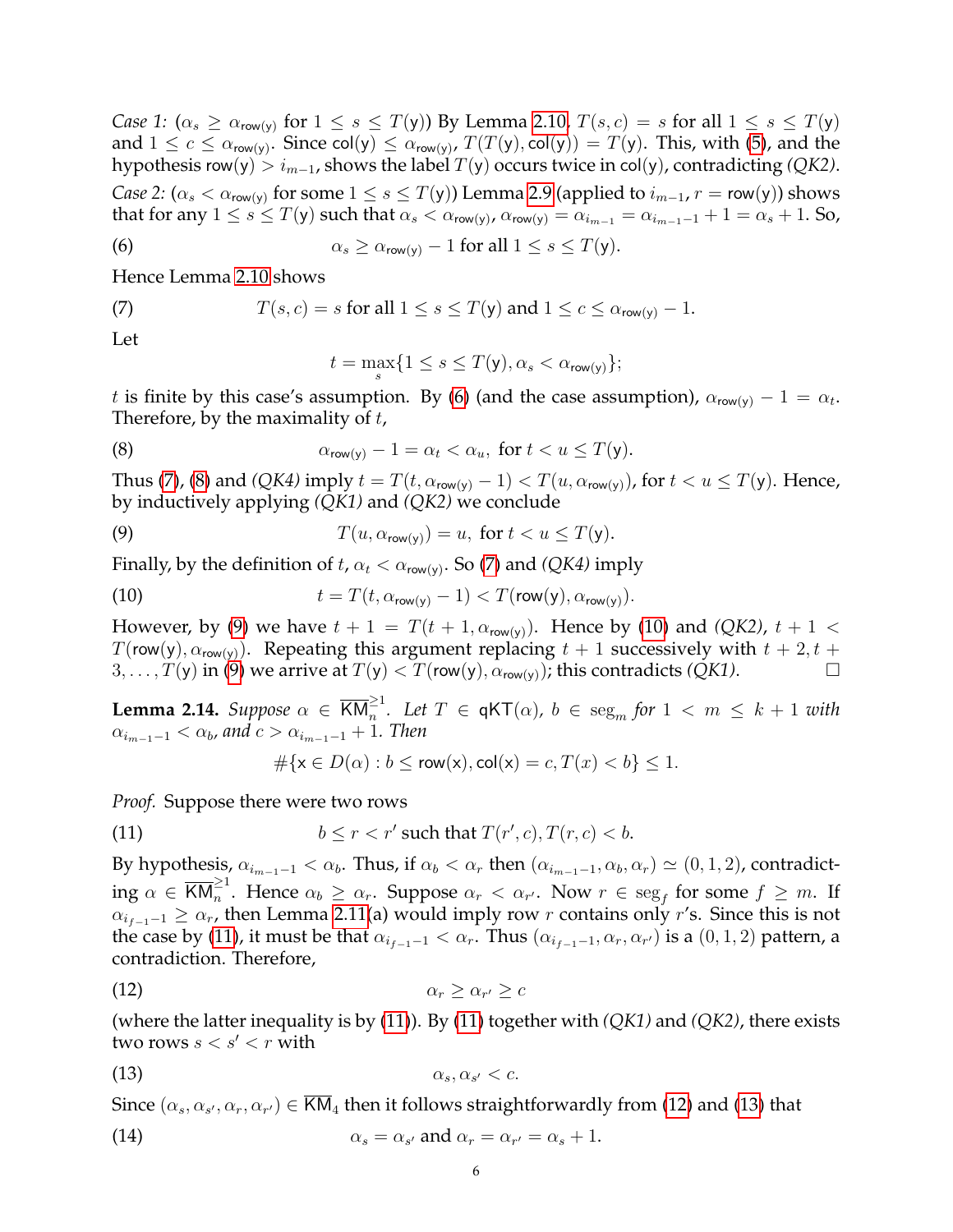In fact [\(14\)](#page-5-8) holds for any  $s < s' < r$  satisfying [\(13\)](#page-5-7). In particular, by hypothesis  $\alpha_{i_{m-1}-1} < c$ . Hence, there is at least one pair  $s, s'$  satisfying [\(13\)](#page-5-7) with either  $s = i_{m-1}-1$  or  $s' = i_{m-1}-1$ . Then by [\(12\)](#page-5-6) and [\(14\)](#page-5-8),  $c \le \alpha_r = \alpha_{i_{m-1}-1} + 1$ , contradicting the hypothesis on  $c$ .

## 2.3. **Proof of Theorem [2.6.](#page-2-0)** The next two proposition immediately give Theorem [2.6.](#page-2-0)

<span id="page-6-6"></span>**Proposition 2.15.** If  $\alpha \in \overline{\text{KM}}_n^{\geq 1}$ , then  $\mathfrak{D}_\alpha$  is multiplicity-free.

*Proof.* Suppose not. There exists distinct  $T, T' \in qKT(\alpha)$  such that  $wt(T) = wt(T')$ . Define

<span id="page-6-0"></span>
$$
b := \max\{v : \exists x, T(x) = v, T'(x) \neq v\}.
$$

Since  $wt(T) = wt(T')$ , then

(15) 
$$
\exists x' \text{ such that } T'(x') = b, T(x') \neq b.
$$

Let  $b' = \max\{v : \exists x, T'(x) = v, T(x) \neq v\}$ . We claim that  $b = b'$ . Firstly, [\(15\)](#page-6-0) implies  $b \leq b'$ . Since wt(T) = wt(T'), the definition of b' indicates there exists an x' such that  $T(x') = b'$ with  $T'(x') \neq b'$ . If  $b' > b$ , this would contradict the definition of b. Hence  $b = b'$  and

(16) 
$$
b := \max\{v : \exists x, T(x) = v, T'(x) \neq v\} = \max\{v : \exists x, T'(x) = v, T(x) \neq v\}.
$$

<span id="page-6-5"></span>Let

 $p_T := \max\{c : T(b, c) = b\}$  and  $p_{T'} = \max\{c : T'(b, c) = b\}.$ 

Since  $\alpha_i \geq 1$  for all  $1 \leq i \leq n$ , *(QK1)* and *(QK2)* imply that  $T(b, 1) = T'(b, 1) = b$  and hence finite maximums exist ( $p_T, p_{T'} \geq 1$ ). By swapping  $T$  and  $T'$  (if necessary), we may assume

$$
p_{T'} \leq p_T
$$

<span id="page-6-1"></span>**Claim 2.16.** *Let*  $b \in \text{seg}_m$  *for*  $1 < m \leq k + 1$  *with*  $\alpha_{i_{m-1}-1} < \alpha_b$ *.* 

- $(I) T(y) \ge b$  if row $(y) > b$  and  $col(y) \ge p_T$ . Similarly,  $T'(y) \ge b$  if row $(y) > b$  and  $col(y) \geq p_{T'}$ .
- <span id="page-6-4"></span>(II)  $T(y) = T'(y)$  if row(y)  $> b$  and  $col(y) \geq p_T$ .

*Proof of Claim* [2.16:](#page-6-1) (I): We prove the assertion for  $T$ ; the  $T'$  claim is the same. By definition of  $p_T$  and *(QK1)*,  $T(b, c) < b$  for any  $c > p_T$ . By hypothesis  $\alpha_{i_{m-1}-1} < \alpha_b$ , and hence Lemma [2.7\(](#page-3-0)e) implies  $b \in \mathrm{seg}^1_m.$  Thus Lemma [2.11\(](#page-3-3)b) indicates that

(18) 
$$
p_T \ge \alpha_{i_{m-1}-1} + 1.
$$

Hence  $c > \alpha_{i_{m-1}-1} + 1$ . Thus, the hypotheses of Lemma [2.14](#page-5-9) hold, and the conclusion of that lemma is that  $T(y) \ge b$  if row(y)  $>b$  and col(y) =  $c(> p_T)$ .

Thus we may assume row(y) > b and col(y) =  $p_T$ . Suppose  $p_T = \alpha_b$ . If  $T(y) < b =$  $T(b, p_T)$ , then by *(QK3)*, there is a box of  $D(\alpha)$  in position  $(b, p_T + 1) = (b, \alpha_b + 1)$ , contradicting the definition of  $D(\alpha)$ . Hence,  $p_T < \alpha_b$ . Let

<span id="page-6-2"></span>(19) 
$$
\ell = T(b, p_T + 1) \text{ and } d = T(y).
$$

We want to show  $d \geq b$ ; suppose not. By the definition [\(19\)](#page-6-2) of  $\ell$  together with *(QK1)*,

<span id="page-6-3"></span>
$$
\ell < b.
$$

Thus there are three cases:

*Case 1:*  $(\ell \leq d < b)$  *T* violates  $(QK3)$  (where here  $i = d, k = b$  and  $j = \ell$  in that rule).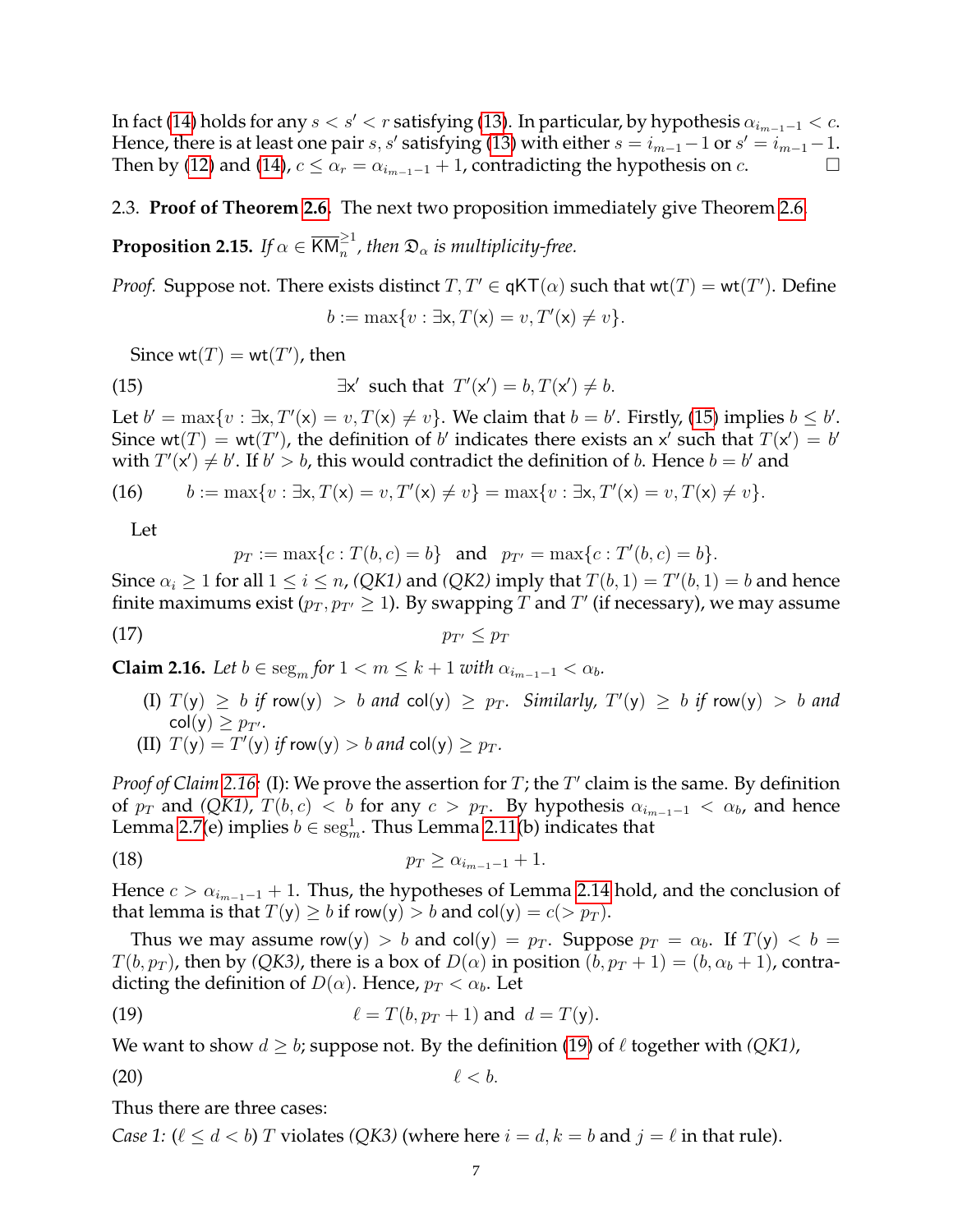*Case 2:* (*d* < *i*<sub>*m*−1</sub> − 1) Since  $b \in \text{seg}_m = \{i_{m-1}, i_{m-1} + 1, \ldots, i_m - 1\}$  (by hypothesis),  $b \ge i_{m-1}$ . Lemma [2.13](#page-4-6) states that  $d = T(y) \ge i_{m-1} - 1$  since row(y)  $> b \ge i_{m-1}$ . Hence this case cannot occur.

*Case 3:*  $(i_{m-1}-1 \le d < l)$  Since  $b \in \text{seg}_m$  (by hypothesis), and  $l < b$  by [\(20\)](#page-6-3), the assumption of this case says  $d + 1 \in \text{seg}_m$ . Hence by definition of  $\text{seg}_m$ ,

<span id="page-7-1"></span><span id="page-7-0"></span> $\alpha_{d+1} \geq \alpha_b > \alpha_{i_{m-1}-1}$ 

(the latter inequality by the hypothesis). We claim

$$
(21) \t\t T(s, p_T) = s \text{ for } d+1 \le s \le b.
$$

If  $p_T = \alpha_{i_{m-1}-1}+1$ , then Lemma [2.11\(](#page-3-3)b) implies [\(21\)](#page-7-0). Otherwise [\(18\)](#page-6-4) implies  $p_T > \alpha_{i_{m-1}-1}+1$ 1. Thus Lemma [2.14](#page-5-9) applied to column  $p_T$  and row  $d + 1$  implies

(22) 
$$
\#\{s \ge d+1 : T(s, p_T) < d+1\} \le 1.
$$

However,  $T(y) = d$  and we assumed row(y)  $> b > l \ge d + 1$  (the last inequality being this case's assumption). The previous sentence, combined with [\(22\)](#page-7-1) and *(QK1)* says that  $T(d+1, p_T) = d+1$ . Iterating this argument, using *(QK2)*, for  $d+2 \leq s \leq b$  implies [\(21\)](#page-7-0).

Now apply *(QK3)* to  $T(y) = d < T(s, p_T)$  to see that  $T(s, p_T + 1) > d$  for  $d + 1 \le s \le b$ . On the other hand, *(QK1)* says  $T(s, p_T + 1) \leq b$  for  $d + 1 \leq s \leq b$ . The definition of  $p_T$ means  $T(s, p_T + 1) \neq b$ . Concluding,

$$
d < T(s, p_T + 1) < b, \text{ for } d + 1 \le s \le b.
$$

By pigeonhole, two of  $\{T(s, p_T + 1) : d + 1 \le s \le b\}$  are equal, contradicting *(QK2)*.

Hence  $d \geq b$ , as desired.

(II): Suppose not and let  $T(y) \neq T'(y)$  for some y such that row(y)  $> b$  and col(y)  $\geq p_T$ . In particular, at least one of  $T(y)$  and  $T'(y)$  is not  $b$ . If  $\max\{T(y), T'(y)\} < b$  we contradict (I). Hence  $\max\{T(y), T'(y)\} > b$ . This contradicts [\(16\)](#page-6-5).

<span id="page-7-2"></span>There are four possible cases to consider.

*Case 1:*  $(b \in \text{seg}_1, b \in \text{seg}_m^1$  with  $\alpha_{i_{m-1}-1} \ge \alpha_b$ , or  $b \in \text{seg}_m^2$ ) Let  $b \in \text{seg}_m$   $(1 \le m \le k+1)$ . By Lemma [2.11\(](#page-3-3)a),

(23) 
$$
T(b,c) = b, T'(b,c) = b \text{ for all } 1 \leq c \leq \alpha_b.
$$

By *(QK1)*, *b* cannot appear in T in any row *s* strictly south of *b*. On the other hand, if  $s \in \text{seg}_{m}$ , and  $s > b$ , then  $\alpha_s \leq \alpha_b$ . Hence by *(QK2)*, b cannot appear in row s of T. Now suppose  $s > i_m$ . Since  $i_m \in \text{seg}_{m+1}$ , thus  $i_m > b + 1$ . Hence by Lemma [2.13,](#page-4-6) no labels  $\langle i_m - 1 \rangle$  appear in rows strictly north of row  $i_m$ . In particular, b does not appear in those rows. What we have just written also applies to  $T'$ , thus

<span id="page-7-3"></span>(24) 
$$
T(r,c) = b \Rightarrow r = b, i_m \text{ and } T'(r',c) \Rightarrow r' = b, i_m.
$$

Let x' be the box defined in [\(15\)](#page-6-0). By [\(23\)](#page-7-2), in both  $T$  and  $T'$ , row  $b$  is filled entirely by  $b$ 's. Hence row(x')  $\neq b$ . Thus by [\(24\)](#page-7-3), row(x') =  $i_m$ . Now since wt(T) = wt(T') row  $i_m$  has the same number of b's in  $T$  and  $T'$ . Now, by *(QK1)*, all labels left of the b's in row  $i_m$  of  $T$  are strictly larger; the exact same statement is true of  $T'$ . However, those larger labels cannot differ between T and T' by [\(16\)](#page-6-5). Hence in fact, the b's in row  $i_m$  are exactly in the same place in  $T$  and  $T'$ , contradicting the definition [\(15\)](#page-6-0) of  $x'$ .

*Case 2:*  $(b \in \text{seg}_m^3)$  By Lemma [2.11\(](#page-3-3)a),

<span id="page-7-4"></span>(25) 
$$
T(b,c) = b, T'(b,c) = b \text{ for all } 1 \leq c \leq \alpha_b.
$$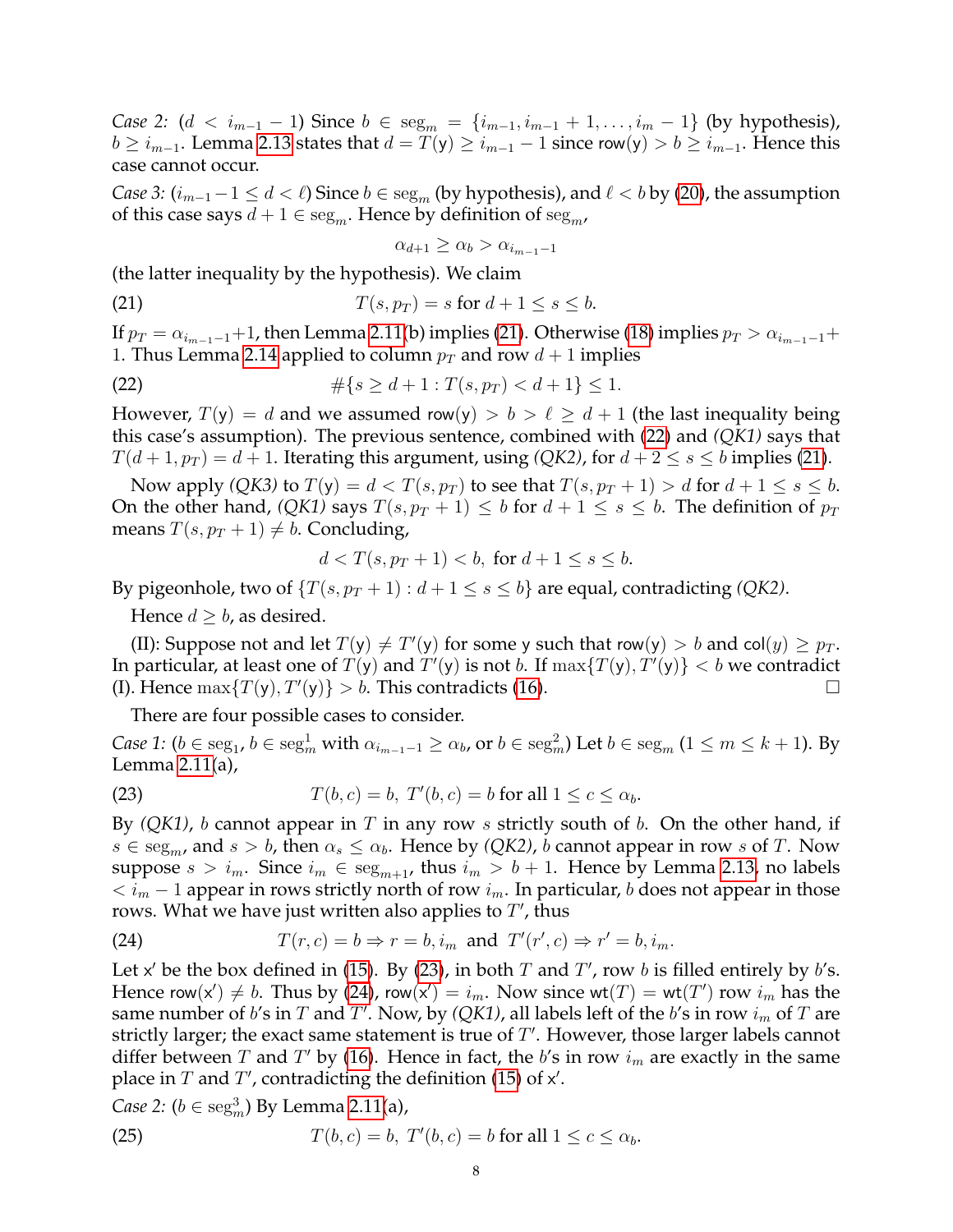By  $(QK1)$ , b cannot appear in T in any row s strictly south of b. Let  $x'$  be the box defined in [\(15\)](#page-6-0). By [\(25\)](#page-7-4), in both T and T', row b is filled entirely by b's. Hence row(x')  $\neq b$ . Notice

(26)  $T(y) = T'(y)$  for all y such that row(y)  $> i_m$ .

Indeed, by Lemma [2.13,](#page-4-6)  $T(y)$ ,  $T'(y) \ge i_m - 1 = b$ . Then [\(16\)](#page-6-5) shows  $T(y) = T'(y)$ .

It remains to consider if row $(x') = i_m$  is possible. The contradiction in this case is derived exactly as in the final four sentences of *Case 1*.

*Case 3:*  $(b \in \text{seg}_m^1 \text{ for } 1 < m \leq k+1 \text{ with } \alpha_{i_{m-1}-1} < \alpha_b$ , and  $p_T = p_{T'}$ ) By *(QK1)* any entry in row b of T or T' is  $\leq b$ . Thus, since  $p_T = p_{T}$ ,

<span id="page-8-0"></span>(27) 
$$
T(b,c) = b \iff 1 \le c \le p_T \text{ and } T'(b,c') = b \iff 1 \le c' \le p_T (= p_{T'}).
$$

Hence row(x')  $\neq b$ . Thus, by *(QK1)*, row(x') > b. Then [\(27\)](#page-8-0) and *(QK2)* implies col(x') >  $p_T$ . Thus, Claim [2.16\(](#page-6-1)II) says that  $T(x') = T'(x')$ , which contradicts the definition [\(15\)](#page-6-0) of x'.

*Case 4:*  $(b \in \text{seg}_m^1 \text{ for } 1 < m \leq k+1 \text{ with } \alpha_{i_{m-1}-1} < \alpha_b$ , and  $p_T > p_{T'}$ ) Since

<span id="page-8-2"></span>(28) 
$$
T(b, c) = b \iff 1 \leq c \leq p_T
$$
 and  $T'(b, c') = b \iff 1 \leq c' \leq p_{T'}(< p_T),$ 

by  $(QK1)$  and  $wt(T) = wt(T')$ , we have

<span id="page-8-1"></span>(29) 
$$
\#\{z \in D(\alpha) : T'(z) = b, T(z) \neq b, \text{row}(z) > b\} \geq p_T - p_{T'}.
$$

For all z in the set from [\(29\)](#page-8-1), we have that  $col(z) > p_{T}$  by [\(28\)](#page-8-2) combined with *(QK2)*. Moreover, by Claim [2.16\(](#page-6-1)II),  $T(z) = T'(z)$  if col(z)  $\geq p_T$  and row(z)  $> b$ . Hence col(z)  $< p_T$ . Summarizing, by [\(29\)](#page-8-1) there are  $p_T - p_{T}$  of these boxes z that satisfy  $p_{T'} < col(z) < p_T$ . By pigeonhole, at least two of these z are in the same column. This contradicts *(QK2)*.

We conclude that no such  $T, T'$  can exist.

<span id="page-8-3"></span>**Proposition 2.17.** Suppose  $\alpha \in \overline{\mathsf{KM}}_n^{\geq 1}$  and  $\beta \in \mathsf{Q}$ lswap $(\alpha)$ . Then  $\mathfrak{D}_\beta$  is multiplicity-free.

*Proof.* By Proposition [2.15,](#page-6-6) it suffices to show that Qlswap $(\alpha) \, \subseteq \, \overline{\mathsf{KM}}_n^{\geq 1}.$  Since  $\alpha$  has no parts equal to 0, Qlswap( $\alpha$ ) = lswap( $\alpha$ ). Hence, by induction, it is enough to prove that if  $\beta = (\ldots, \alpha_j, \ldots, \alpha_i, \ldots)$  is a left swap of  $\alpha$  then  $\beta \in \overline{KM}_n^{\geq 1}$ . To reach a contradiction, assume  $\beta \notin \overline{\text{KM}}_n^{\geq 1}$ .

There are five cases to consider. In each Subcase, the contradiction derived is that  $\alpha$ contains a pattern from  $KM = \{(0, 1, 2), (0, 0, 2, 2), (0, 0, 2, 1), (1, 0, 3, 2), (1, 0, 2, 2)\}.$ 

(I)  $(\beta_{a_1}, \beta_{a_2}, \beta_{a_3}) \simeq (0, 1, 2)$ . Since  $\beta$  is a left swap of  $\alpha$ ,  $\{i, j\} \nsubseteq \{a_1, a_2, a_3\}$ . Also, since  $\alpha \in \overline{\textsf{KM}}_n^{\geq 1}$ ,  $\{i, j\} \cap \{a_1, a_2, a_3\} \neq \emptyset$ .

*Subcase 1:*  $(a_1 = i) \alpha_i < \alpha_{a_2} < \alpha_{a_3}$ . Hence,  $(\alpha_i, \alpha_{a_2}, \alpha_{a_3}) \simeq (0, 1, 2)$ .

*Subcase 2:*  $(a_2 = i)$  If  $\alpha_{a_1} < \alpha_i$ , then  $\alpha_{a_1} < \alpha_i < \alpha_{a_3}$  and hence  $(\alpha_{a_1}, \alpha_i, \alpha_{a_3}) \simeq (0, 1, 2)$ . Thus assume  $\alpha_{a_1} \ge \alpha_i$ . If  $j > a_3$ , then  $(\alpha_{a_1}, \alpha_i, \alpha_{a_3}, \alpha_j) \simeq (0, 0, 2, 1)$  or  $\simeq (1, 0, 3, 2)$ . Otherwise  $j < a_3$  and hence  $\alpha_i < \alpha_j < \alpha_{a_3}$ .

*Subcase 3:*  $(a_3 = i) \alpha_{a_1} < \alpha_{a_2} < \alpha_j$ .

*Subcase* 4:  $(a_1 = j) \alpha_i < \alpha_{a_2} < \alpha_{a_3}$ .

*Subcase 5:*  $(a_2 = j)$  If  $\alpha_{a_3} > \alpha_j$ , then  $\alpha_{a_1} < \alpha_j < \alpha_{a_3}$ . If  $\alpha_{a_3} \leq \alpha_j$  with  $i < a_1$ , then  $(\alpha_i, \alpha_{a_1}, \alpha_j, \alpha_{a_3}) \simeq (1, 0, 2, 2)$  or  $\simeq (1, 0, 3, 2)$ . If  $\alpha_{a_3} \leq \alpha_j$  with  $i > a_1$ , then  $\alpha_{a_1} < \alpha_i < \alpha_j$ . *Subcase 6:*  $(a_3 = j) \alpha_{a_1} < \alpha_{a_2} < \alpha_j$ .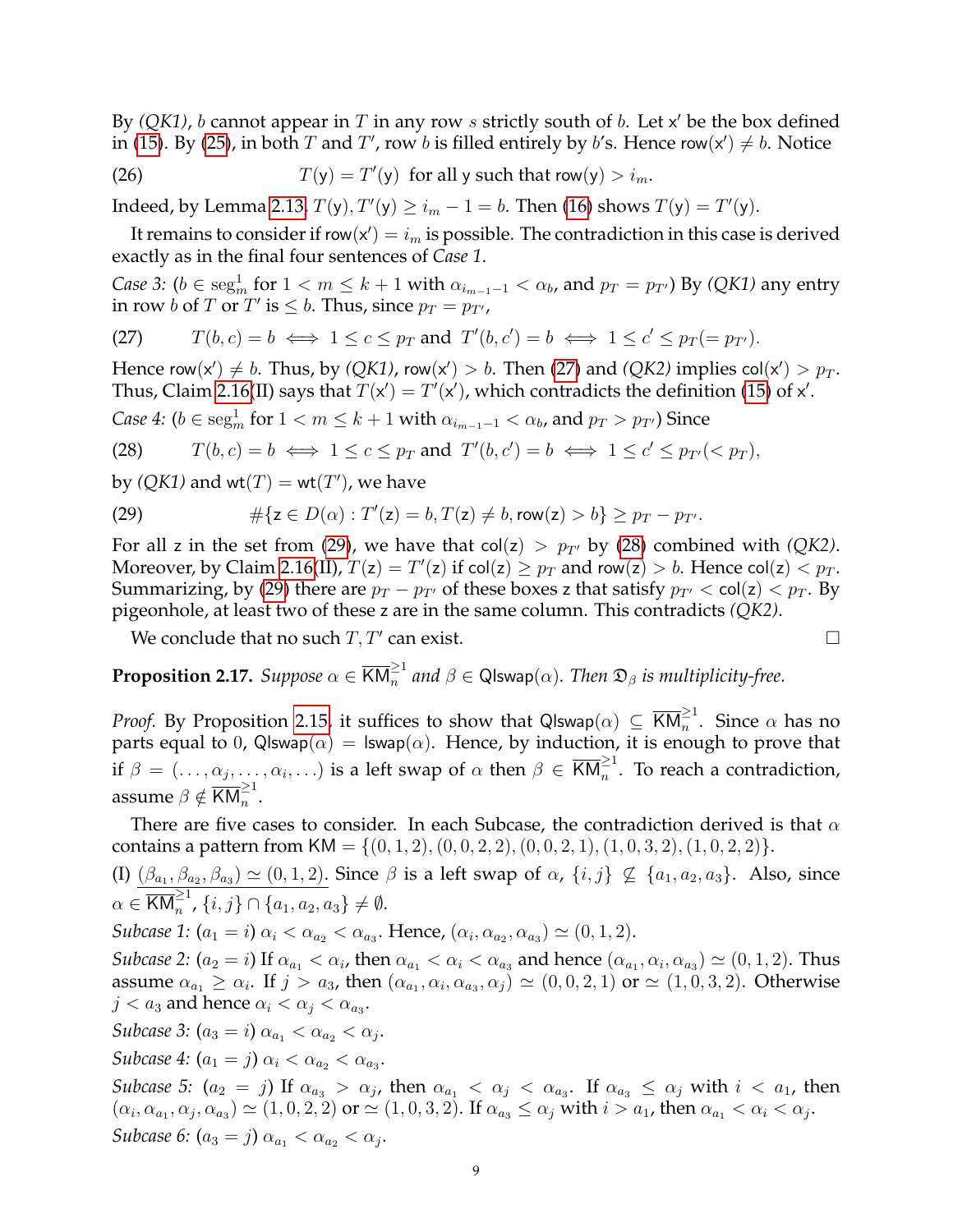(II)  $(\beta_{a_1}, \beta_{a_2}, \beta_{a_3}, \beta_{a_4}) \simeq (1, 0, 3, 2).$ *Subcase 1:*  $(a_1 = i, a_2 = j) \alpha_i < \alpha_j < \alpha_{a_3}$ . *Subcase 2:*  $(a_3 = i, a_4 = j) \alpha_{a_2} < \alpha_i < \alpha_j$ . *Subcase 3:*  $(a_1 = i \text{ and } j \notin \{a_1, a_2, a_3, a_4\})$  If  $\alpha_i \geq \alpha_{a_2}$ , then  $(\alpha_i, \alpha_{a_2}, \alpha_{a_3}, \alpha_{a_4})$  contains either  $(1, 0, 3, 2)$  or  $(0, 0, 2, 1)$ . If  $\alpha_i < \alpha_{a_2}$ , then  $\alpha_i < \alpha_{a_2} < \alpha_{a_3}$ . *Subcase 4:*  $(a_2 = i \text{ and } j \notin \{a_1, a_2, a_3, a_4\})$   $(\alpha_{a_1}, \alpha_i, \alpha_{a_3}, \alpha_{a_4}) \simeq (1, 0, 3, 2)$ . *Subcase 5:*  $(a_3 = i \text{ and } j \notin \{a_1, a_2, a_3, a_4\})$  If  $\alpha_i \geq \alpha_{a_4}$ , then  $(\alpha_{a_1}, \alpha_{a_2}, \alpha_i, \alpha_{a_4}) \simeq (1, 0, 3, 2)$ or  $\simeq (1, 0, 2, 2)$ . If  $\alpha_{a_2} < \alpha_i < \alpha_{a_4}$ , then  $\alpha_{a_2} < \alpha_i < \alpha_j$ . If  $\alpha_{a_2} \ge \alpha_i$  and  $j > a_4$ , then  $\alpha_i < \alpha_{a_4} < \alpha_j$ . If  $\alpha_{a_2} \ge \alpha_i$  and  $j < a_4$ , then  $(\alpha_{a_2}, \alpha_i, \alpha_j, \alpha_{a_4}) \simeq (1, 0, 3, 2)$ . *Subcase 6:*  $(a_4 = i \text{ and } j \notin \{a_1, a_2, a_3, a_4\})$   $(\alpha_{a_1}, \alpha_{a_2}, \alpha_{a_3}, \alpha_j) \simeq (1, 0, 3, 2)$ . *Subcase 7:*  $(a_1 = j \text{ and } i \notin \{a_1, a_2, a_3, a_4\})$   $(\alpha_i, \alpha_{a_2}, \alpha_{a_3}, \alpha_{a_4}) \simeq (1, 0, 3, 2)$ . *Subcase 8:*  $(a_2 = j \text{ and } i \notin \{a_1, a_2, a_3, a_4\}) \text{ If } \alpha_j \leq \alpha_{a_1}$ , then  $(\alpha_{a_1}, \alpha_j, \alpha_{a_3}, \alpha_{a_4}) \simeq (0, 0, 2, 1)$ or  $\simeq (1, 0, 3, 2)$ . If  $\alpha_{a_1} < \alpha_j < \alpha_{a_4}$ , then  $\alpha_i < \alpha_j < \alpha_{a_4}$ . If  $\alpha_{a_4} \leq \alpha_j$  and  $i < a_1$ , then  $\alpha_i < \alpha_{a_1} < \alpha_j$ . If  $\alpha_{a_4} \leq \alpha_j$  and  $i > a_1$ , then  $(\alpha_{a_1}, \alpha_i, \alpha_{a_3}, \alpha_{a_4}) \simeq (1, 0, 3, 2)$ . *Subcase 9:*  $(a_3 = j \text{ and } i \notin \{a_1, a_2, a_3, a_4\})$   $(\alpha_{a_1}, \alpha_{a_2}, \alpha_j, \alpha_{a_4}) \simeq (1, 0, 3, 2)$ . *Subcase 10:*  $(a_4 = j \text{ and } i \notin \{a_1, a_2, a_3, a_4\})$  If  $\alpha_j \leq \alpha_{a_3}$ , then  $(\alpha_{a_1}, \alpha_{a_2}, \alpha_{a_3}, \alpha_j) \simeq (1, 0, 3, 2)$ or  $\simeq (1, 0, 2, 2)$ . If  $\alpha_j > \alpha_{a_3}$ , then  $\alpha_{a_2} < \alpha_{a_3} < \alpha_j$ .

We leave the cases  $(\beta_{a_1}, \beta_{a_2}, \beta_{a_3}, \beta_{a_4}) \simeq (1, 0, 2, 2), (0, 0, 2, 1), (0, 0, 2, 2)$  to the reader.  $\Box$ 

## <span id="page-9-0"></span>3. PROOF OF CLASSIFICATION THEOREM OF MULTIPLICITY-FREE KEY POLYNOMIALS

3.1. **Kohnert diagrams and proof of necessity.** Assume  $\alpha \notin \overline{KM}_n$ . We will now show that  $\kappa_{\alpha}$  has multiplicity.

We use *Kohnert's rule* to compute  $\kappa_{\alpha}$ . For any  $\alpha \in \textsf{Comp}_n$ , the *skyline diagram* is

$$
D(\alpha) = \{(i, j) : 1 \le i \le n, 1 \le j \le \alpha_i\}
$$

(where  $i$  indexes the rows from south to north, and  $j$  indexes the columns, from left to right). The set  $KD(\alpha)$  of *Kohnert diagrams* is recursively defined as follows. Initially  $D(\alpha) \in$ KD( $\alpha$ ). At each stage thereafter, given  $D \in \mathsf{KD}(\alpha)$  a box  $(i, j) \in D$  is *movable* if it is the rightmost box of  $D$  in row i and there exists  $i' < i$  such that  $(i', j) \notin D$ . For any such movable box, a Kohnert diagram  $D'$  is obtained by replacing  $(i, j)$  with  $(i', j)$  where  $i'$  is largest among all choices. Generate a  $D'$  from  $D$  for every choice of moveable  $(i, j)$ . Now  $KD(\alpha)$  is the (finite) *set* (not multiset) of Kohnert diagrams obtained starting from  $D(\alpha)$ .

For  $D \in \mathsf{KD}(\alpha)$  let

$$
\mathsf{Kohwt}(D) = \prod_{1 \leq i \leq n} x_i^{\# \{j : (i,j) \in D\}}.
$$

<span id="page-9-2"></span>**Theorem 3.1** (A. Kohnert [\[K90\]](#page-19-6)).  $\kappa_{\alpha} = \sum_{D \in \mathsf{KD}(\alpha)} \mathsf{Kohwt}(D)$ .

Given  $D \in D(\alpha)$ , call a row *i initial* if it is empty or the boxes in that row are precisely  $(i, 1), (i, 2), \ldots, (i, j)$  for some  $j \in \mathbb{Z}_{\geq 1}$ .

<span id="page-9-1"></span>**Lemma 3.2.** *Suppose*  $D \in \mathsf{KD}(\alpha)$ ,  $i' < i$  and  $j' < j$ . If  $(i', j')$  and  $(i, j)$  are the rightmost boxes of their rows, and all rows  $i' \leq i'' < i$  are initial, then D' obtained by replacing  $(i, j)$  with  $(i', j)$ , *is in*  $KD(\alpha)$ *.*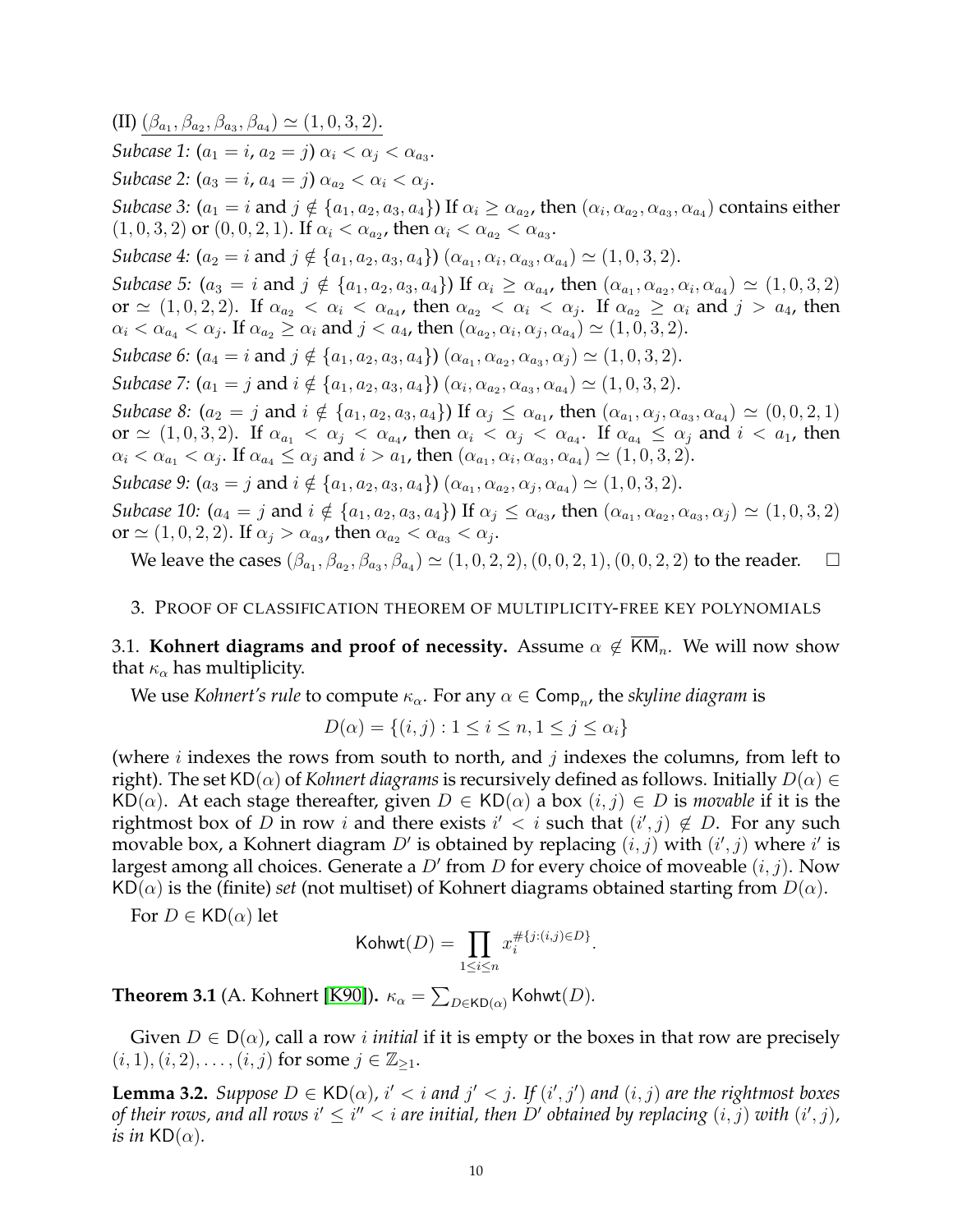*Proof.* The hypotheses on  $i, j, i', j'$  guarantee that  $(i, j)$  is moveable. Since each row  $i''$  is initial,  $(i, j) \rightarrow (i'', j)$  is a Kohnert move (giving a diagram  $D''$ ) whenever  $j'' < j$  (where  $(i'', j'')$  is the rightmost box of row i''). If indeed  $i'' = i'$  we are done, *i.e.*,  $D = D''$ . Otherwise since  $i''$  is initial in  $D(\alpha)$ , it must be that  $(i'', j)$  is the rightmost box of its row in  $D''$ , and is therefore moveable. Then since all rows  $i' < i''' < i^{\overline{\mu}}$  are initial in  $D''$  (since they were in *D*), the claim follows by induction on  $i - i'$ .

<span id="page-10-0"></span>**Corollary 3.3.** *Suppose*  $D = D(\alpha)$ ,  $i' < i$ ,  $j' < j$ . Let  $(i', j')$  and  $(i, j)$  be the rightmost boxes of *their rows. Then D' as defined in Lemma* [3.2](#page-9-1) *is in* KD( $\alpha$ ).

*Proof.* All rows of  $D(\alpha)$  are initial, so Lemma [3.2](#page-9-1) applies.

In what follows,  $(i_k, j_k)$  is the rightmost box of row  $i_k$ .

*Case 1:* ( $\alpha$  contains (0, 1, 2).) Let  $i_0 < i_1 < i_2$  be the rows of the "0", "1" and "2" respectively. By Corollary [3.3](#page-10-0) we can replace  $(i_2, j_2)$  with  $(i_0, j_2)$  in  $D(\alpha)$ , resulting in  $D^{\prime} \in \mathsf{Koh}(\alpha)$ . On the other hand, by Corollary [3.3](#page-10-0) one can obtain  $E^{\prime} \in \mathsf{Koh}(\alpha)$  by replacing  $(i_1, j_1)$  with  $(i_0, j_1)$ . Since the rows  $r \geq i_1$  in  $E'$  are still initial, we can apply Lemma [3.2](#page-9-1) to obtain  $E'' \in \mathsf{KD}(\alpha)$  by replacing  $(i_2, j_2)$  with  $(i_1, j_2)$  in  $D''$ . The net effect in both cases is to place an additional box in row  $i_0$  and remove a box from row  $i_2$ . Hence Kohwt $(D')=$  Kohwt $(E'')$ ; therefore by Theorem [3.1,](#page-9-2)  $[\mathsf{Kohwt}(D')] \kappa_\alpha \geq 2$ , as desired.

*Case 2:* ( $\alpha$  contains  $(0, 0, 2, 1)$ .) Let  $i_{0'} < i_0 < i_2 < i_1$  be the indices of the  $(0, 0, 2, 1)$ pattern (in the respective order). By Corollary [3.3,](#page-10-0) D' obtained from  $D(\alpha)$  by the swap  $\bar (i_1,j_1)\to(i_0,j_1)$  is in KD( $\alpha$ ). Since all rows  $r\ge i_0$  of  $D''$  are initial, we can use Lemma [3.2](#page-9-1) to move  $(i_2, j_2) \rightarrow (i_0, j_2)$  giving  $D''' \in KD(\alpha)$ . On the other hand, starting from  $D(\alpha)$  we can again use Corollary [3.3](#page-10-0) to define  $E' \in \mathsf{KD}(\alpha)$  by the swap  $(i_2, j_2) \rightarrow (i_0, j_2)$ . Then Lemma [3.2](#page-9-1) allows us to move  $(i_1, j_1) \rightarrow (i_0, j_1)$  giving  $E'' \in KD(\alpha)$ . Now one can see  $D''' \neq E''$  but both have the same Kohwt, as needed.

*Case 3:* ( $\alpha$  contains (1, 0, 3, 2).) This is the same argument as Case 2 except that we use  $i_1 < i_0 < i_3 < i_2$  in place of  $i_{0'} < i_0 < i_2 < i_1$ , respectively.

*Case 4:* ( $\alpha$  contains  $(0, 0, 2, 2)$ .) Let  $i_{0'} < i_0 < i_{2'} < i_2$  be the rows of  $(0, 0, 2, 2)$  in that respective order. By Corollary [3.3](#page-10-0) turn  $D(\alpha)$  into  $D' \in \mathsf{KD}(\alpha)$  by the move  $(i_{2'}, j_{2'}) \rightarrow$  $(i_0, j_{2'})$ . Now since all rows  $r \geq i_0$  of  $D'$  are initial, we can apply the argument of Case 1 using rows  $i_0 < i_{2'} < i_2$  rather than the  $i_0 < i_1 < i_2$  of that case.

*Case 5:* ( $\alpha$  contains  $(1,0,2,2)$ .) Let  $i_{0'} < i_0 < i_{2'} < i_2$  be the rows of  $(0,0,2,2)$  in that respective order. We can apply the argument of Case 4, where these indices play the role of  $i_{0'} < i_0 < i_{2'} < i_2$  from that case.

<span id="page-10-1"></span>This completes the necessity argument.

3.2. **Proof of sufficiency.** Let  $b \in \text{seg}_m$  for some  $1 \le m \le k + 1$ . Define

(30) 
$$
\text{rmin}_{\alpha}(b) = \begin{cases} b & \alpha_{i_{m-1}-1} \ge \alpha_b \\ i_{m-1} - 1 & \text{otherwise} \end{cases}
$$

<span id="page-10-3"></span>(31) 
$$
\mathsf{rmax}_{\alpha}(b) = \begin{cases} b+1 & \text{if } \alpha_{b+1} \geq \alpha_{i_m} \\ i_m & \text{otherwise} \end{cases}
$$

<span id="page-10-2"></span>(32) 
$$
\text{flex}_{\alpha}(b) = \begin{cases} \alpha_{\text{rmax}_{\alpha}(b)} - \alpha_{\text{rmin}_{\alpha}(b)} - 1 & \text{if } \alpha_{\text{rmax}_{\alpha}(b)} > \alpha_{\text{rmin}_{\alpha}(b)} \\ 0 & \text{otherwise} \end{cases}
$$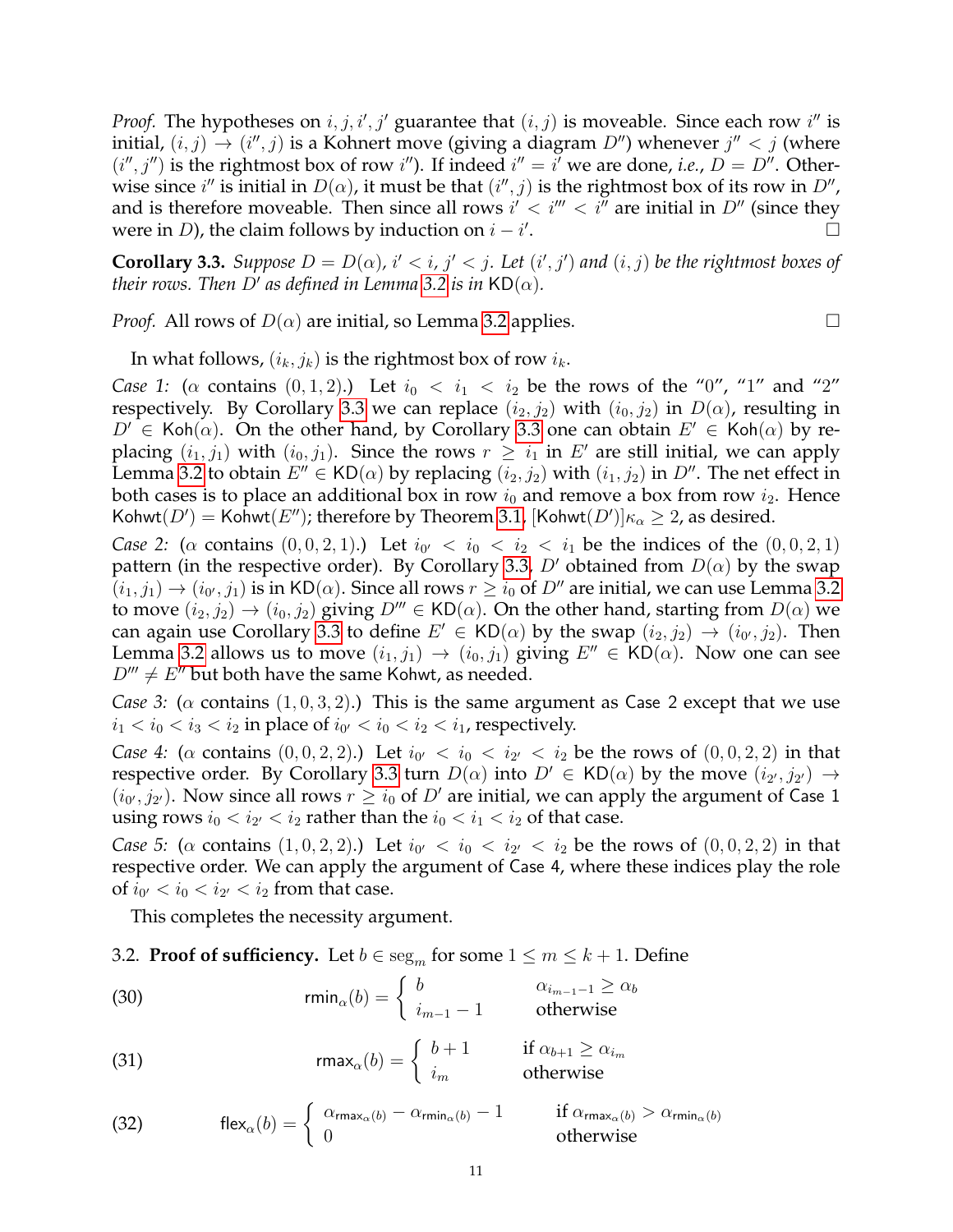*Example* 3.4*.* Consider  $\alpha = (10, 5, 12, 9, 8, 8, 4, 2, 5, 1, 3)$ . Then  $k = 3$ ,  $i_0 := 1, i_1 = 3, i_2 = 1$ .  $9, i_3 = 11, i_4 := 12$ . Let  $b = 5 \in \text{seg}_2$ . Then  $\text{rmin}_\alpha(b) = i_1 = 2$ , since  $\alpha_{i_1} < \alpha_b$ . Since  $\alpha_{b+1}>\alpha_{i_2}$ , rmax $_{\alpha}(b)=b+1=6.$  Thus flex $_{\alpha}(b)=\alpha_{\mathsf{rmax}_{\alpha}(b)}-\alpha_{\mathsf{rmin}_{\alpha}(b)}-1=\alpha_6-\alpha_2-1=2.$ 

<span id="page-11-7"></span>**Lemma 3.5.** *Suppose*  $\alpha \in \overline{\text{KM}}_n^{\geq 1}$  and  $T \in \mathsf{qKT}(\alpha)$  with  $\mu = \text{wt}(T)$ . Then

(I)  $\alpha \leq_{\text{Dom}} \mu$ . (II)  $\mu_1 + \cdots + \mu_b \leq \alpha_1 + \cdots + \alpha_b + \text{flex}_\alpha(b)$ , for  $1 \leq b \leq n$ .

*Proof.* (I): By  $(QK1)$ ,  $\alpha_1 + \cdots + \alpha_b \leq \mu_1 + \cdots + \mu_b$ , for  $1 \leq b \leq n$ . Thus  $\alpha \leq_{\text{Dom}} \mu$ .

<span id="page-11-0"></span>(II): Any  $T \in \mathsf{qKT}(\alpha)$  only uses entries  $\leq b$  in the first b rows. Thus

(33) 
$$
\#\{x: T(x) \leq b, \text{row}(x) \leq b\} = \alpha_1 + \ldots + \alpha_b.
$$

Define

(34) 
$$
F_{\alpha}(b) = \{x : T(x) \le b, \text{row}(x) > b\}.
$$

We claim that

(35) 
$$
\#F_{\alpha}(b) \leq \mathsf{flex}_{\alpha}(b).
$$

Clearly [\(33\)](#page-11-0) combined with [\(35\)](#page-11-1) proves (II).

It remains to prove [\(35\)](#page-11-1). Fix *b*; thus  $b \in \text{seg}_m$  for some  $1 \le m \le k + 1$ . Let  $y \in F_\alpha(b)$ . If  $b \notin \operatorname{seg}_m^3$  then  $b < i_m-1.$  Lemma [2.13](#page-4-6) asserts that  $b$  cannot appear in rows strictly greater than  $i_m$ , *i.e.*,  $i_m \geq \text{row}(y)$ . Therefore, in view of the definition [\(34\)](#page-11-2), we have

<span id="page-11-5"></span><span id="page-11-4"></span><span id="page-11-3"></span><span id="page-11-2"></span><span id="page-11-1"></span> $b < \mathsf{row}(y) \leq i_m$ .

By definition of  $\text{seg}_m$ ,  $\max_{b < r \leq i_m} {\{\alpha_r\}} = \alpha_{\text{rmax}_{\alpha}(b)}$ . Thus

(36) 
$$
\operatorname{col}(y) \leq \alpha_{\operatorname{rmax}_{\alpha}(b)}.
$$

If  $b \in \text{seg}^3_m$ , then since  $\alpha$  is  $(0, 1, 2)$  avoiding,  $\max_{b \leq r \leq n} {\{\alpha_r\}} = \alpha_{i_m} = \alpha_{\max_{\alpha}(b)}$ . Thus [\(36\)](#page-11-3) holds for all b.

We claim

(37) 
$$
\operatorname{col}(y) \geq \alpha_{\min_{\alpha}(b)} + 2.
$$

*Case 1:*  $(\alpha_{i_{m-1}-1} \ge \alpha_b)$  By this case's assumption, and the definition [\(30\)](#page-10-1), rmin<sub>α</sub> $(b) = b$ . If  $i_{m-1}$  ≤  $s$  ≤  $b$  then by definition of seg<sub>*m*</sub>,

(38) 
$$
\alpha_s \geq \alpha_b = \alpha_{\min_{\alpha}(b)}.
$$

If  $s = i_{m-1} - 1$ , then [\(38\)](#page-11-4) holds by the assumed inequality of this case. Finally, if s <  $i_{m-1}$  – 1 then  $\alpha_s \ge \alpha_{i_{m-1}-1}$  since  $\alpha$  avoids  $(0, 1, 2)$ ; hence [\(38\)](#page-11-4) holds again. By Lemma [2.10,](#page-3-1)  $T(r, c) = r$  for  $1 \le r \le b$  and  $1 \le c \le \alpha_b$ . Thus by *(QK2)*,  $T(r, c) > b$  whenever  $r > b$ and  $c \le \alpha_b$ . Lastly, if there exists  $r > b$  such that  $\alpha_r > \alpha_{\min_{\alpha}(b)}$ , then *(QK4)* implies  $T(r, \alpha_{\min_{\alpha}(b)} + 1) > b$ . Therefore [\(37\)](#page-11-5) holds.

*Case 2:*  $(\alpha_{i_{m-1}-1} < \alpha_b)$  By this case's assumption, and the definition [\(30\)](#page-10-1), rmin<sub> $\alpha$ </sub> $(b) = i_{m-1} - j$ 1. If  $i_{m-1} \le s < b$  then  $\alpha_s \ge \alpha_b \ge \alpha_{i_{m-1}-1} = \alpha_{\min_{\alpha}(b)}$ , and in particular:

<span id="page-11-6"></span>(39) 
$$
\alpha_s \geq \alpha_{i_{m-1}-1} = \alpha_{\min_{\alpha}(b)}.
$$

If  $s = i_{m-1} - 1$  then [\(39\)](#page-11-6) holds trivially. Finally if  $1 \leq s \leq i_{m-1} - 1$  then since  $\alpha$  is  $(0, 1, 2)$ -avoiding,  $\alpha_s \geq \alpha_{i_{m-1}-1}$  and [\(39\)](#page-11-6) again holds. Hence by Lemma [2.10,](#page-3-1)  $T(r, c) = r$ for  $1 \le r \le b$  and  $1 \le c \le \alpha_{i_{m-1}-1}$ . Thus by *(QK2)*,  $T(r, c) > b$  whenever  $r > b$  and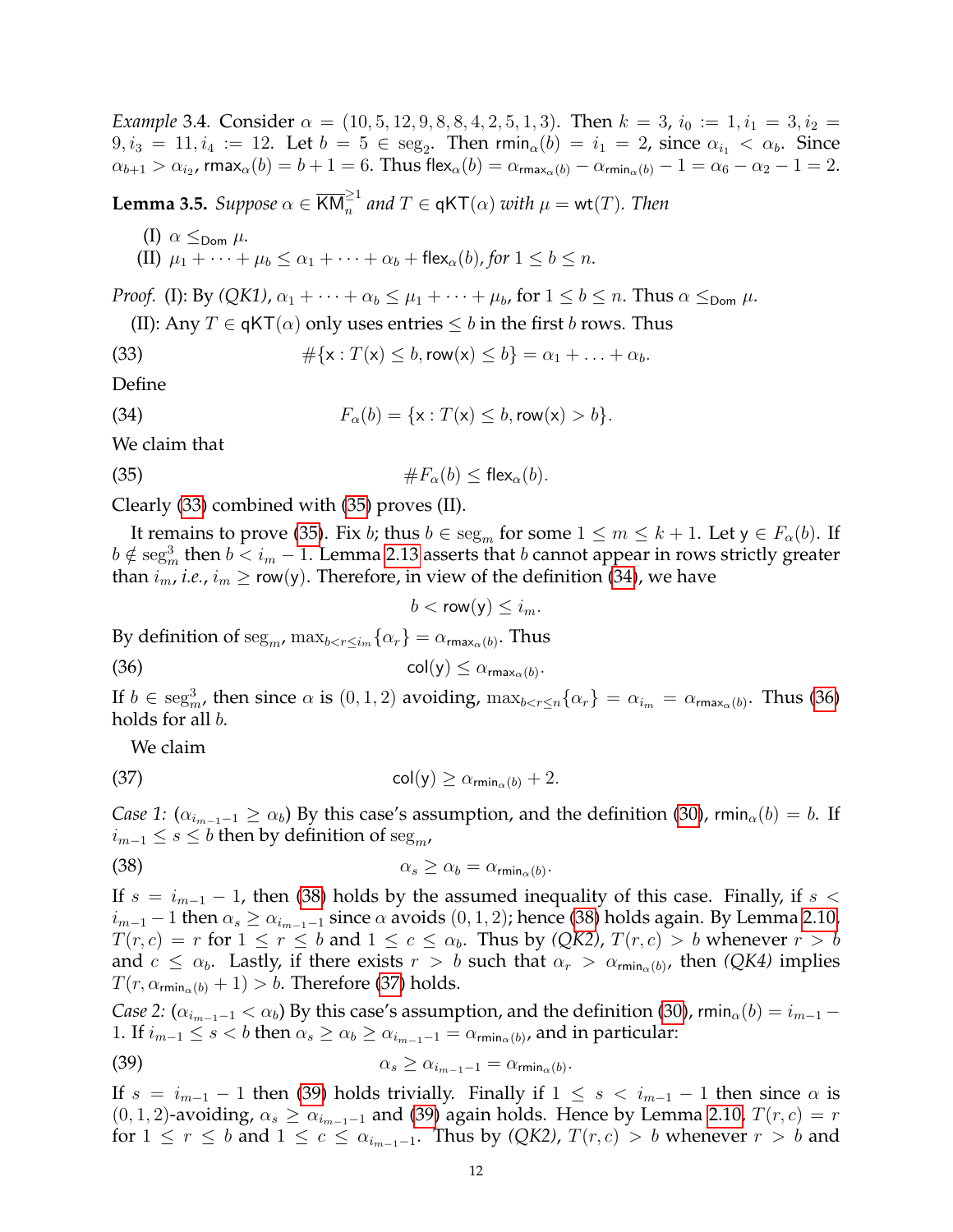$c \leq \alpha_{i_{m-1}-1}$ . If there exists  $r > b$  such that  $\alpha_r > \alpha_{\min_{\alpha}(b)} = \alpha_{i_{m-1}-1}$ , then *(QK4)* implies  $T(r, \alpha_{\min_{\alpha}(b)} + 1) > b$ . Therefore [\(37\)](#page-11-5) holds.

<span id="page-12-0"></span>By [\(36\)](#page-11-3) and [\(37\)](#page-11-5),

(40) 
$$
\alpha_{\min_{\alpha}(b)} + 2 \leq \text{col}(\mathsf{y}) \leq \alpha_{\max_{\alpha}(b)}
$$

Therefore y can appear in  $\leq$  flex<sub>α</sub>(b) columns of T. If we show at most one  $y \in F_\alpha(b)$  can have col(y) = c, for  $\alpha_{\text{rmin}_{\alpha}(b)} + 2 \leq c \leq \alpha_{\text{rmax}_{\alpha}(b)}$  then [\(35\)](#page-11-1) follows.

.

*Case 1:*  $(\alpha_{i_{m-1}-1} \ge \alpha_b)$  By this case's assumption, and definition [\(30\)](#page-10-1), rmin<sub>α</sub> $(b) = b$ . If  $\alpha_{\textsf{rmin}_\alpha(b)} \geq \alpha_{\textsf{rmax}_\alpha(b)}$ , then by [\(32\)](#page-10-2) flex $_\alpha(b)=0.$  By [\(40\)](#page-12-0)  $\#F_\alpha(b)=0.$  And hence,  $\#F_\alpha(b) \leq$ flex<sub> $\alpha$ </sub> $(b)$ , proving [\(35\)](#page-11-1).

Thus we assume  $\alpha_{\textsf{rmin}_\alpha(b)} < \alpha_{\textsf{rmax}_\alpha(b)}$ . If  $b \in \text{seg}^3_m$ , then  $\textsf{rmax}_\alpha(b) = i_m = b+1$ . Otherwise,  $\alpha_{b+1}\leq\alpha_b=\alpha_{\textsf{rmin}_\alpha(b)}<\alpha_{\textsf{rmax}_\alpha(b)}$ , where the first inequality follows from the definition of seg<sub>m</sub>. This implies rmax<sub> $\alpha$ </sub> $(b) \neq b + 1$ . Thus, by [\(31\)](#page-10-3), rmax $\alpha$  $(b) = i_m$ .

Let  $b < s < i_m$ . Then  $\alpha_{i_{m-1}-1} \ge \alpha_b \ge \alpha_s$ . So Lemma [2.11\(](#page-3-3)a), applied to s says that only s's appear in row s; in particular there are no entries  $\leq b$  in row s. Thus if  $y \in F_\alpha(b)$ , then

<span id="page-12-1"></span>(41) 
$$
\mathsf{row}(\mathsf{y}) \geq i_m = \mathsf{rmax}_\alpha(b).
$$

We apply Lemma [2.14](#page-5-9) to row  $i_m \in \text{seg}_{m+1}$ , and  $c \ge \alpha_{\text{rmin}_{\alpha}(b)} + 2 = \alpha_b + 2 > \alpha_{i_{m-1}} + 1$ (the final inequality follows from the definition of  $seg<sub>m</sub>$ ). We conclude that at most one  $y \in F_\alpha(b)$  can have row(y)  $\geq i_m$  and col(y) = c. This, combined with [\(41\)](#page-12-1), implies [\(35\)](#page-11-1).

*Case 2:*  $(\alpha_{i_{m-1}-1} < \alpha_b)$  By this case's assumption, and [\(30\)](#page-10-1), rmin<sub>α</sub> $(b) = i_{m-1}-1$ . If  $\alpha_{\text{rmin}_\alpha(b)} \ge$  $\alpha_{{\sf rmax}_\alpha(b)}$ , we get  $\#F_\alpha(b)=0=$  flex $_\alpha(b)$  in exactly the same way as the previous case.

Hence we again assume  $\alpha_{\sf rmin_\alpha(b)}<\alpha_{\sf rmax_\alpha(b)}.$  If rmax $_\alpha(b)=b+1$ , then by our assumption  $\alpha_{i_{m-1}-1} = \alpha_{\text{rmin}_{\alpha}(b)} < \alpha_{\text{rmax}_{\alpha}(b)} = \alpha_{b+1}$ . Thus we may apply Lemma [2.14](#page-5-9) to row  $b+1$ , and  $c \ge \alpha_{\text{rmin}_{\alpha}(b)} + 2 > \alpha_{i_{m-1}-1} + 1$ . We conclude that at most one  $y \in F_{\alpha}(b)$  can have col(x) = c.

Otherwise, rmax $_{\alpha}(b) = i_m$ .

*Subcase 2.1* ( $\alpha_{i_{m-1}-1} \ge \alpha_{b+1}$ ) Let  $b < s < i_m$ . Then  $\alpha_{i_{m-1}-1} \ge \alpha_{b+1} \ge \alpha_s$ . Thus Lemma [2.11\(](#page-3-3)a), applied to s says that only s's appear in row s; there are no entries  $\leq b$  in row s. Thus if  $y \in F_\alpha(b)$ , then

<span id="page-12-2"></span>(42) 
$$
\mathsf{row}(\mathsf{y}) \geq i_m = \mathsf{rmax}_\alpha(b).
$$

We have  $\alpha_{i_{m-1}-1} = \alpha_{\text{rmin}_{\alpha}(b)} < \alpha_{\text{rmax}_{\alpha}(b)} = \alpha_{i_m}$ . We apply Lemma [2.14](#page-5-9) to row  $i_m \in \text{seg}_{m+1}$ , and  $c \ge \alpha_{\min_{\alpha}(b)} + 2 > \alpha_{i_{m-1}-1} + 1 \ge \alpha_{i_m-1} + 1$  (the final inequality holds since  $\alpha$  avoids  $(0, 1, 2)$ ). The lemma implies that at most one  $y \in F_\alpha(b)$  can have row $(y) \geq i_m$  and col $(x) =$  $c$ . This, combined with [\(42\)](#page-12-2), implies [\(35\)](#page-11-1).

*Subcase 2.2* ( $\alpha_{i_{m-1}-1} < \alpha_{b+1}$ ) Apply Lemma [2.14](#page-5-9) to row  $b + 1$ , and  $c \ge \alpha_{\min_{\alpha}(b)} + 2$  $\alpha_{i_{m-1}-1}$  + 1. So, at most one  $y \in F_\alpha(b)$  has row(y)  $\ge b+1$  and col(x) = c, proving [\(35\)](#page-11-1).  $\Box$ 

Given  $\gamma\in\mathsf{Iswap}(\alpha)$ , define a *left swap sequence* of  $\gamma$  to be  $\gamma^{(0)},\ldots,\gamma^{(t)}$  such that  $\gamma^{(0)}=\alpha$ ,  $\gamma^{(t)}=\gamma$ , and  $\gamma^{(i+1)}$  is a left swap of  $\gamma^{(i)}$  for  $0\leq i < t.$ 

<span id="page-12-3"></span>**Lemma 3.6.** *Let*  $\gamma, \tau \in \textsf{Iswap}(\alpha)$  *with*  $\gamma >_{lex} \tau$  *and*  $b = \min\{i : \gamma_i > \tau_i\}.$ 

- (I) There exists a left swap sequence of  $\gamma$  equal to  $\gamma^{(0)},\ldots,\gamma^{(t)}$  and of  $\tau$  equal to  $\tau^{(0)},\ldots,\tau^{(u)}$ *such that*  $\beta = \gamma^{(i)} = \tau^{(j)}$  *with*  $\beta_s = \gamma_s = \tau_s$  *for all*  $1 \leq s < b$ *.*
- (II)  $\gamma, \tau \in \textsf{Iswap}(\beta)$ .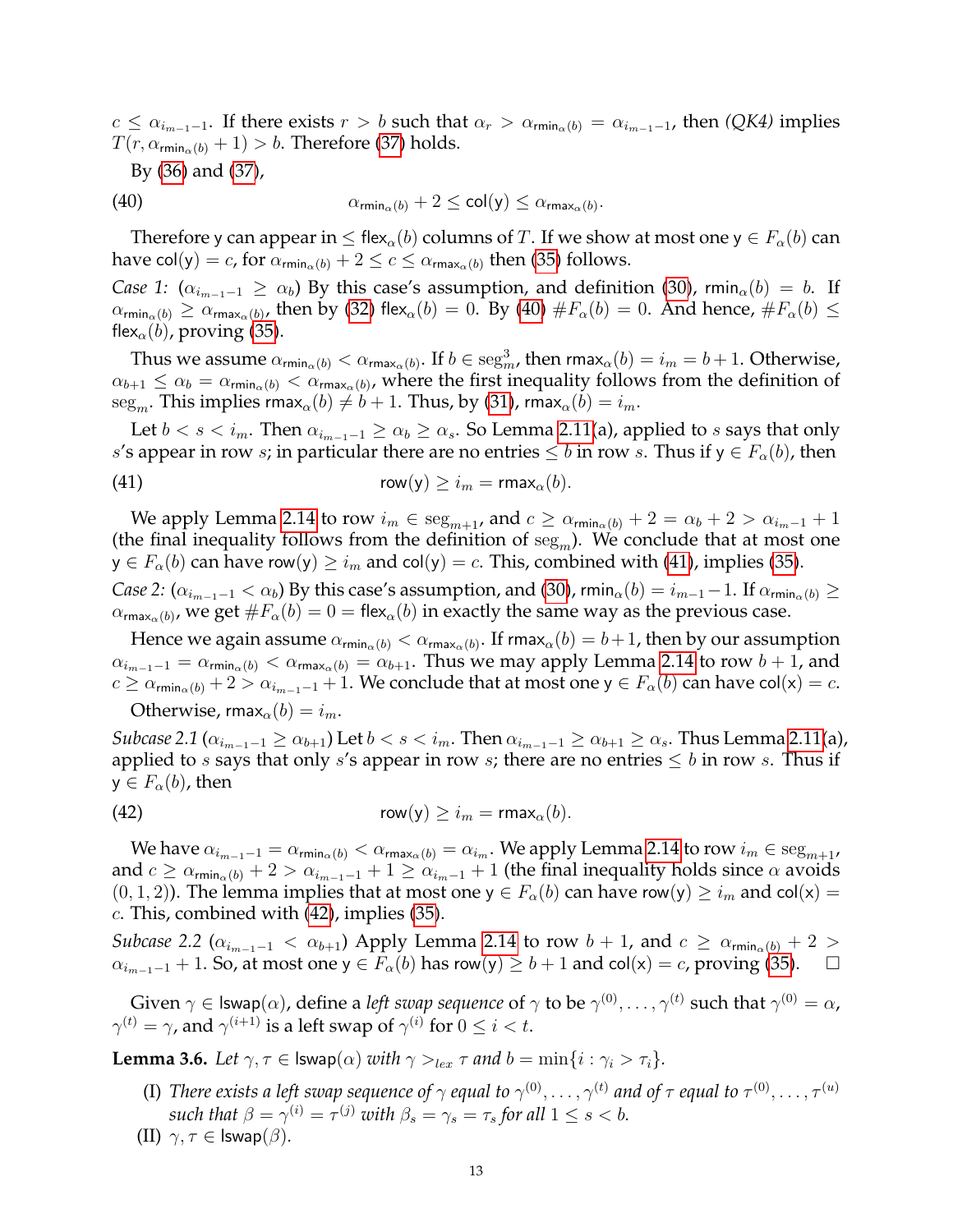(III) *No left swap sequence from*  $\beta$  *to*  $\gamma$  *(or*  $\tau$ *) involves the indices* 1, 2, ..., *b* - 1*.* 

*Proof.* (I): Given  $(x_1, \ldots, x_k) \in \mathbb{Z}_{\geq 0}^k$  let  $(x'_1, \ldots, x'_k)$  be the coordinates sorted into weakly increasing order  $(x_1'\leq x_2'\leq \ldots\leq x_k')$ . Given  $(x_1,\ldots,x_k),(y_1,\ldots,y_k)\in\mathbb{Z}_{\geq 0}^k$  we write  $(x_1, ..., x_k) \preceq (y_1, ..., y_k)$  if  $x'_i \leq y'_i$  for  $1 \leq i \leq k$ .

<span id="page-13-1"></span>Recall (see, e.g., [\[M01,](#page-19-8) Proposition 2.1.11]), if  $u, v \in \mathfrak{S}_n$  then

(43) 
$$
u \le v \iff (u(1), u(2), \dots, u(k)) \preceq (v(1), v(2), \dots, v(k)) \text{ for } 1 \le k \le n.
$$

In particular, if

$$
(44) \t\t u \le v \Rightarrow u(1) \le v(1)
$$

*Special Case:* ( $\alpha \in \mathfrak{S}_n$ ) Hence  $\alpha \leq \gamma$ ,  $\tau$  (Bruhat order). Induct on *n*, the base  $n = 1$  being trivial. Suppose  $n > 1$ . If  $b = 0$  (*i.e.*,  $\gamma(1) \neq \tau(1)$ ),  $\beta = \alpha$  satisfies (I). Thus assume  $b \geq 1$ , and let  $T = \gamma(1) = \tau(1)$ . Thus, by [\(44\)](#page-13-0),  $\alpha(1) \leq T$ . Let  $\alpha(j) = T$ . There exists a sequence of left swaps that show

<span id="page-13-0"></span>
$$
\alpha \leq \alpha' := T \alpha(2) \alpha(3) \dots \alpha(j-1) \alpha(j+1) \dots \alpha(n).
$$

It is straightforward from [\(43\)](#page-13-1) that  $\alpha'\le\gamma,\tau.$  Let  $\overline{\alpha'},\overline{\gamma},\overline{\tau}$  be the list of rightmost  $n-1$  entries of  $\alpha',\gamma,\tau$  (respectively); these are permutations of  $\mathfrak{S}_{n-1}$  on  $[n]-\{T\}.$  By induction, obtain  $\overline{\beta}\in \mathfrak{S}_{n-1}$  satisfying (I) with respect to  $\overline{\alpha'},\overline{\gamma},\overline{\tau}.$  Then

<span id="page-13-2"></span>
$$
\beta:=T\overline{\beta}(1)\overline{\beta}(2)\ldots\overline{\beta}(n-1)\in \mathsf{Iswap}(\alpha)
$$

satsfies (I) with respect to  $\alpha, \beta, \gamma$ , as desired (the two swap sequences to go from  $\alpha \rightarrow$  $\gamma$  and  $\alpha \to \tau$  being the "concatentation" of the sequence from  $\alpha \to \alpha'$  with the two sequences that send  $\overline{\alpha'} \to \overline{\gamma}$  and  $\overline{\alpha'} \to \overline{\tau}$ , interpreted in the obvious manner).

*General Case:* ( $\alpha \in \textsf{Comp}_n$ ) Pick any  $\widehat{\alpha} \in \mathfrak{S}_n$  with the property that

(45) 
$$
\widehat{\alpha}(i) < \widehat{\alpha}(j) \iff \alpha(i) \leq \alpha(j).
$$

Define  $\tilde{\gamma} \in \mathfrak{S}_n$  by applying the same sequence (in terms of positions) of left swaps to  $\tilde{\alpha}$ used to obtain  $\gamma$  from  $\alpha$ . Similarly, define  $\tilde{\tau}$ . By the definition of left swaps and [\(45\)](#page-13-2),

<span id="page-13-4"></span><span id="page-13-3"></span>
$$
\widehat{\alpha}\leq\widetilde{\gamma},\widetilde{\tau}
$$

(if  $u, v \in \mathfrak{S}_n$  and v is obtained from u by a left swap, then  $u \leq v$ ; this follows from, *e.g.*, [\(43\)](#page-13-1)). Call two labels  $i, j \in [n]$  to be  $\alpha$ -equivalent  $(i \equiv j)$  if  $\alpha(i) = \alpha(j)$ . Now apply left swaps to  $\hat{\gamma}$  so that all equivalent labels are in decreasing order. Similarly one defines  $\hat{\tau}$ .

*Example* 3.7*.* If  $\alpha = (2, 2, 4, 2, 2, 4)$  then  $\hat{\alpha} = 125346$ . Consider  $\alpha = (2, 2, 4, 2, 2, 4)$   $\rightarrow$  $(2, 2, 4, 4, 2, 2) \rightarrow (4, 2, 4, 2, 2, 2) = \gamma$ . Then  $\tilde{\gamma} = 625143$ . Here  $\{1, 2, 3, 4\}$  and  $\{5, 6\}$  are the two  $\alpha$ -equivalence classes. So  $\hat{\gamma} = 645321$ . the two  $\alpha$ -equivalence classes. So  $\hat{\gamma} = 645321$ .

By simple considerations about Bruhat order,

(46) 
$$
\widehat{\alpha} \leq \widetilde{\gamma} \leq \widehat{\gamma}, \text{ and } \widehat{\alpha} \leq \widetilde{\tau} \leq \widehat{\tau}.
$$

<span id="page-13-5"></span>By construction,

$$
\widehat{\gamma}\geq_{lex}\widehat{\tau}
$$

and

(48) 
$$
\widehat{\gamma}(i) = \widehat{\tau}(i), \text{ for } 1 \leq i \leq b.
$$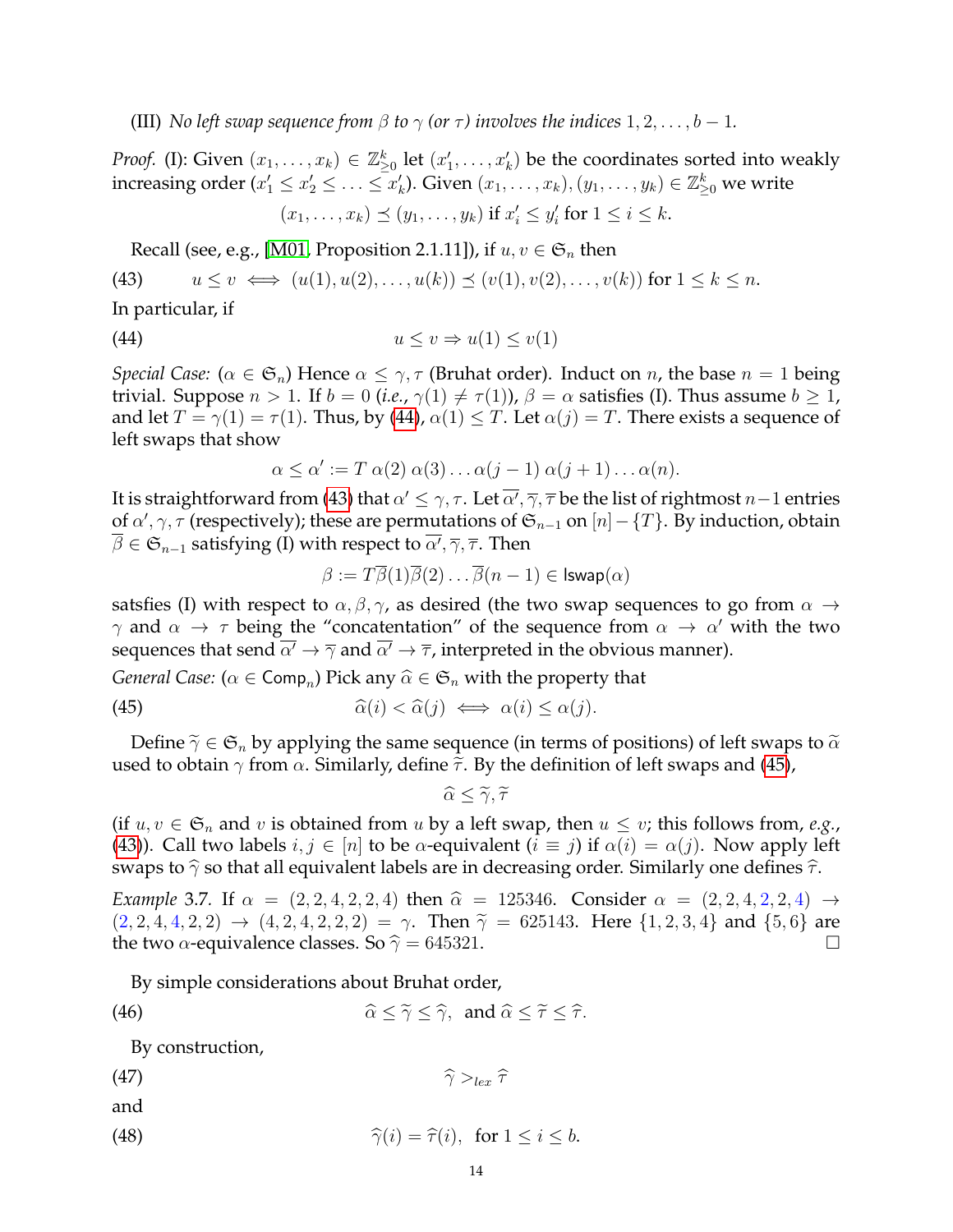In view of [\(46\)](#page-13-3), [\(47\)](#page-13-4) and [\(48\)](#page-13-5) we can apply the Special Case to construct  $\widehat{\beta} \in \mathfrak{S}_n$ , and left swap sequences, that satisfy (I) with respect to  $\hat{\alpha}, \hat{\gamma}, \hat{\tau}$ .

Define  $\beta$  from  $\beta$  by replacing the label i with  $\alpha(i)$ . To define the swap sequence from  $\alpha$ to β we apply the same left swaps (*i.e.*, interchange the same positions) as the sequence from  $\hat{\alpha}$  to  $\beta$ , with the exception that we skip left swaps of the underlying permutations that involve equivalent labels. Similarly, one defines continuation of this sequence to  $\hat{\gamma}$ , and separately, to  $\hat{\tau}$ . The claim follows.

(II): This is trivial from (I).

(III): Suppose such a left swap exists, say with  $i \in [1, b - 1]$ . We may assume i is the minimal such index. Then  $\tau_i = \gamma_i = \beta_i$  is replaced with a strictly larger number, and it follows that  $\gamma_i > \beta_i$ , a contradiction.

<span id="page-14-2"></span>**Lemma 3.8.** *Assume*  $\alpha \in \overline{KM}_n^{\geq 1}$ . Let  $\gamma, \tau \in \textsf{Iswap}(\alpha)$  *with*  $\gamma >_{lex} \tau$  *and*  $b = \min\{i : \gamma_i > \tau_i\}$ . *Let* b ∈ segm(β) *and* β *be from Lemma [3.6.](#page-12-3) There exists a (minimum) index* r > b *such that*

$$
\gamma_b = \beta_r > \beta_b.
$$

Let  $i_1(\beta) < i_2(\beta) < \ldots < i_m(\beta) < \ldots$  be such that  $\alpha_{i_r(\beta)-1} < \alpha_{i_r(\beta)}$ . The indices  $b, r$  satisfy *one of the following.*

<span id="page-14-1"></span>(A)  $b \in \text{seg}_m^2(\beta)$  and  $r \ge i_m(\beta)$ , (B)  $b \in \text{seg}_m^3(\beta)$  and  $r \in \text{seg}_{m+1}^1(\beta)$ , (C)  $b \in \text{seg}_m^3(\beta)$  and  $r \ge i_{m+1}(\beta)$ .

*Proof.* By Lemma [3.6,](#page-12-3)  $\gamma, \tau \in \text{Iswap}(\beta)$ . Hence, by the reasoning in the proof of that lemma (the characterization of Bruhat order) and the definition of  $b$ ,

$$
\gamma_b, \tau_b \geq \beta_b.
$$

If  $\gamma_b = \beta_b$ , then  $\tau_b \ge \gamma_b$  (by [\(50\)](#page-14-0)). This contradicts the definition of b, hence  $\gamma_b > \beta_b$ . This, combined with the definition of left swaps, implies [\(49\)](#page-14-1).

*Case 1:* ( $b \in \text{seg}^1_m(\beta)$ ) By the definition of  $\text{seg}^1_m(\beta)$  (and a simple induction),  $\beta_b \ge \beta_s$  for all  $b < s$ . This contradicts [\(49\)](#page-14-1). That is, this case cannot actually occur.

*Case 2:*  $(b \in \text{seg}^2_m(\beta))$  By definition of  $\text{seg}_m$ ,  $r \notin \text{seg}_m$ . Hence  $r \geq i_m(\beta) \in \text{seg}_{m+1}$ ; this is (A). *Case 3:* ( $b \in \text{seg}^3_m(\beta)$ ) By definition,  $r \notin \text{seg}^2_{m+1}(\beta)$ . If  $r \in \text{seg}^3_{m+1}(\beta)$  then

<span id="page-14-0"></span>
$$
(\beta_{i_m(\beta)-1}, \beta_{i_{m+1}(\beta)-1}, \beta_{i_{m+1}(\beta)}) \simeq (0, 1, 2),
$$

a contradiction. Thus, only (B) and (C) as possible, as desired.  $\Box$ 

<span id="page-14-3"></span>**Lemma 3.9.** If  $\alpha \in \overline{\text{KM}}_n^{\geq 1}$ ,  $i \in \text{seg}_m^1$  ( $1 < m \leq k+1$ ), and  $\alpha_{i_{m-1}-1} < \alpha_i$  then  $\alpha_i \geq \alpha_j$  for all  $i \leq j$ .

*Proof.* Say  $i < j$  but  $\alpha_i < \alpha_j$ . Then  $(\alpha_{i_{m-1}-1}, \alpha_i, \alpha_j) \simeq (0, 1, 2)$ , contradicting  $\alpha \in \overline{\mathsf{KM}}_n^{\geq 1}$ .  $\quad \Box$ 

<span id="page-14-5"></span>**Proposition 3.10.** Let  $\alpha \in \overline{\text{KM}}_n^{\geq 1}$ . If  $\gamma, \tau \in \text{Iswap}(\alpha)$  and  $\gamma >_{lex} \tau$  there exists  $z \in [1,n]$  such *that*

<span id="page-14-4"></span>(51) 
$$
\tau_1 + \cdots + \tau_z + \mathsf{flex}_\tau(z) < \gamma_1 + \cdots + \gamma_z.
$$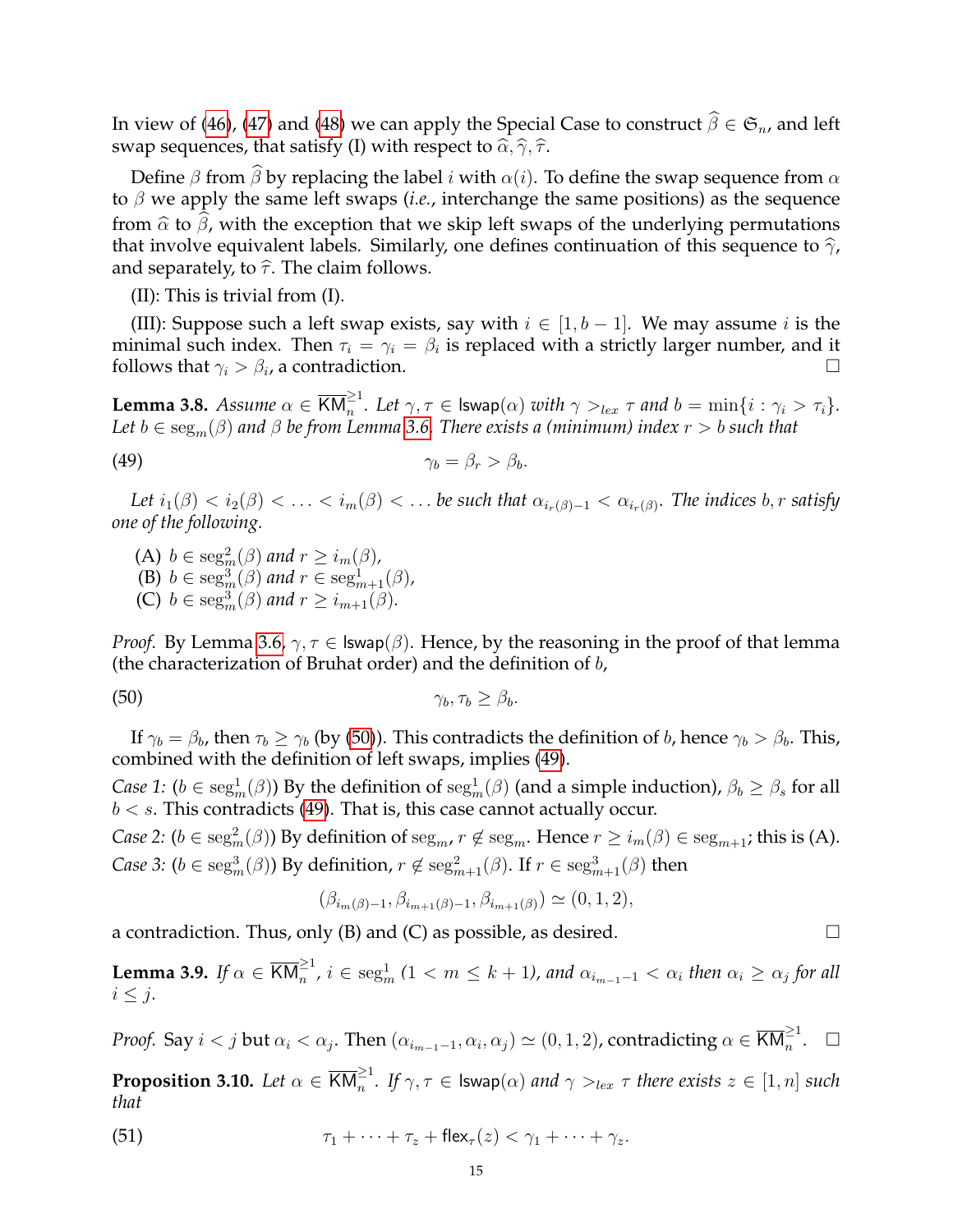*Proof.* Our analysis is based on the cases (A), (B), (C) from Lemma [3.8,](#page-14-2) as well as the notation from that lemma. By the (proof of) Proposition [2.17,](#page-8-3)

<span id="page-15-0"></span>
$$
\beta \in \overline{\text{KM}}_n^{\geq 1}
$$

*Case (A):* ( $b \in \text{seg}^2_m(\beta)$  and  $r \ge i_m(\beta)$ ) Let  $t > b$  such that  $\beta_t > \beta_b$ . By the definition of  $\text{seg}_m$ ,  $t \ge i_m(\beta)$ . If  $t > i_m(\beta)$ , then by [\(52\)](#page-15-0) we can apply Lemma [2.9](#page-3-2) to  $\beta$ ,  $m, r = t$ , and  $s = b$ . The lemma concludes that  $\beta_{i_m(\beta)}=\beta_t.$  Otherwise,  $t=i_m(\beta)$ , and  $\beta_t=\beta_{i_m(\beta)}.$  Thus,

<span id="page-15-1"></span>(53) 
$$
\beta_t = \beta_{i_m(\beta)} \text{ for all } t > b \text{ such that } \beta_t > \beta_b.
$$

By Lemma [3.9,](#page-14-3)

<span id="page-15-2"></span>(54) 
$$
\tau_b < \gamma_b = \beta_r \leq \beta_{i_m(\beta)}.
$$

Consider a sequence of left swaps transforming  $\beta$  to  $\tau$ . None of these left swaps involve the index b: Otherwise, by Lemma [3.6\(](#page-12-3)III),  $b$  is the left index of such a swap, and some  $t > b$  such that  $\beta_t > \beta_b$  is the right index. This contradicts [\(53\)](#page-15-1) and [\(54\)](#page-15-2) combined. Thus

<span id="page-15-3"></span>
$$
\tau_b = \beta_b.
$$

By Lemma [3.9,](#page-14-3)  $\beta_{i_m(\beta)} \ge \beta_v$  for all  $v > b$ . That is  $\max\{\beta_v : v > b\} \le \beta_{i_m(\beta)}$ . However, notice that  $\{\beta_v : v > b\} = \{\tau_v : v > b\}$  since  $\{\beta_v : v \le b\} = \{\tau_v : v \le b\}$ . Therefore,

(56) 
$$
\tau_{\max_{\tau}(b)} \leq \beta_{i_m(\beta)}.
$$

The assumption  $b \in \text{seg}^2_m(\beta)$  means  $\beta_b < \beta_{i_{m-1}-1}$ . Then the definition of  $\beta$  and [\(55\)](#page-15-3) imply  $\tau_b < \tau_{i_{m-1}-1}$  (since  $b > i_{m-1} - 1 \in \text{seg}^3_{m-1}$ ). Hence, by [\(30\)](#page-10-1), rmin $_\tau(b) = b$  and

$$
\tau_{\min_{\tau}(b)} = \tau_b.
$$

*Case (A).1:*  $(\tau_{\text{rmin}_{\tau}(b)} \ge \tau_{\text{rmax}_{\tau}(b)})$  By [\(32\)](#page-10-2), flex<sub> $\tau$ </sub>(b) = 0. Then the definition of b implies

<span id="page-15-5"></span><span id="page-15-4"></span>
$$
\tau_1 + \cdots + \tau_b + \mathsf{flex}_{\tau}(b) = \tau_1 + \cdots + \tau_b < \gamma_1 + \cdots + \gamma_b,
$$

establishing [\(51\)](#page-14-4).

Case (A).2: 
$$
(\tau_{\text{rmin}_{\tau}(b)} < \tau_{\text{rmax}_{\tau}(b)})
$$
 Thus,  $\text{flex}_{\tau}(b) = \tau_{\text{rmax}_{\tau}(b)} - \tau_{\text{rmin}_{\tau}(b)} - 1$ , and

<span id="page-15-6"></span>(58) 
$$
\tau_1 + \dots + \tau_b + \text{flex}_\tau(b) = \beta_1 + \dots + \beta_b + \tau_{\text{rmax}_\tau(b)} - \tau_{\text{rmin}_\tau(b)} - 1 \n\leq \beta_1 + \dots + \beta_b + \beta_{i_m(\beta)} - \beta_b - 1 \n= \beta_1 + \dots + \beta_{b-1} + \beta_{i_m(\beta)} - 1,
$$

where the first equality follows from [\(55\)](#page-15-3), and the inequality is by [\(56\)](#page-15-4) and [\(57\)](#page-15-5).

We have two subcases:

*Case (A).2.1 (r = i<sub>m</sub>(* $\beta$ *)*) Then [\(49\)](#page-14-1) and [\(58\)](#page-15-6) imply

$$
\tau_1 + \cdots + \tau_b + \mathsf{flex}_{\tau}(b) < \beta_1 + \cdots + \beta_{b-1} + \beta_{i_m(\beta)} = \gamma_1 + \cdots + \gamma_b,
$$

which proves [\(51\)](#page-14-4).

*Case (A).2.2* ( $r > i_m(\beta)$ ) By [\(49\)](#page-14-1),  $\beta_b < \beta_r$ . Combining this with [\(52\)](#page-15-0), we may apply Lemma [2.9](#page-3-2) to  $\beta$  with r, m being as above, and  $s = b$ , to conclude that  $\beta_b = \beta_{i_m(\beta)-1}$  and  $\beta_{i_m(\beta)} =$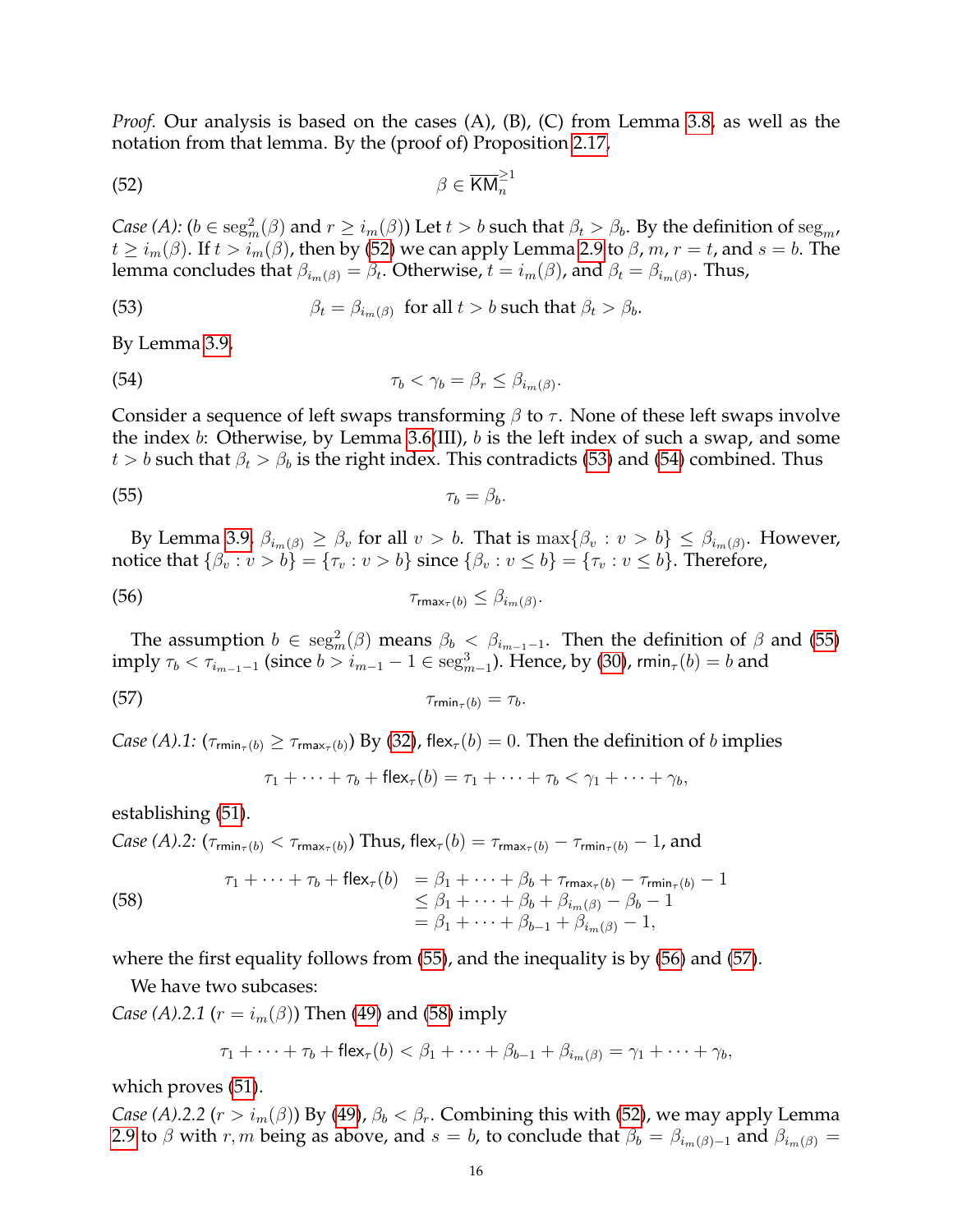$\beta_r = \beta_b + 1$ . Applying this to [\(58\)](#page-15-6) yields

$$
\tau_1 + \dots + \tau_b + \text{flex}_{\tau}(b) \leq \beta_1 + \dots + \beta_{b-1} + \beta_{i_m(\beta)} - 1
$$
  
=  $\beta_1 + \dots + \beta_{b-1} + (\beta_b + 1) - 1$   
=  $\beta_1 + \dots + \beta_b$   
<  $\gamma_1 + \dots + \gamma_b$ ,

where the final inequality follows from [\(49\)](#page-14-1) and the definition of  $\beta$ ; this again proves [\(51\)](#page-14-4). *Case* (*B*): ( $b \in \text{seg}_m^3(\beta)$  (*i.e.,*  $b = i_m(\beta) - 1$ ) and  $r \in \text{seg}_{m+1}^1(\beta)$ ) If  $b < s \leq r$ , then  $s \in \text{seg}_{m+1}^1(\beta)$ and thus  $\beta_s \geq \beta_r$ . For such an s, if a left swap involving indices b and s occurred in the transformation from  $\beta$  to  $\tau$ , then it follows from Lemma [3.6\(](#page-12-3)III) that

(59) 
$$
\tau_b \geq \beta_s \geq \beta_r = \gamma_b.
$$

This contradicts b's definition. So such a left swap cannot exist. This, with Lemma [3.6\(](#page-12-3)III) means *s* is not the right index of a left swap in the  $\beta$  to  $\tau$  transformation. Notice

<span id="page-16-4"></span><span id="page-16-1"></span><span id="page-16-0"></span>
$$
\beta_{i_m(\beta)-1} = \beta_b < \beta_r \le \beta_s,
$$

where the middle inequality is by [\(49\)](#page-14-1). Thus, since  $s \in \text{seg}^1_{m+1}(\beta)$ , by applying Lemma [3.9](#page-14-3) to  $\beta$  with  $i = s$  we conclude that

(60) 
$$
\beta_s \geq \beta_t \text{ for all } t > s.
$$

Hence s cannot be the leftmost index of a left swap that transforms  $\beta$  to  $\tau$ .

All of the above analysis, together with the definition of  $\beta$ , shows that

(61) 
$$
\beta_s = \tau_s \text{ for } 1 \leq s \leq r \text{ with } s \neq b.
$$

<span id="page-16-5"></span>A similar argument proves

(62) 
$$
\beta_s = \gamma_s \text{ for } 1 \leq s < r \text{ with } s \neq b.
$$

More precisely, if  $b < s < r$  then  $s \in \text{seg}^1_{m+1}(\beta)$  and  $\beta_s > \beta_r$  (by the minimality of r). From this, we get a variation of [\(59\)](#page-16-0) which says  $\gamma_b \ge \beta_s > \beta_r = \gamma_b$  (a contradiction). The remainder of the argument is the same.

<span id="page-16-2"></span>Further, we claim:

(63) 
$$
\beta_b \leq \tau_b < \gamma_b = \beta_r \leq \beta_s = \tau_s \text{ for } b < s \leq r.
$$

The first inequality is by Lemma [3.6\(](#page-12-3)III). The next inequality is from the definition of  $b$ . The equality thereafter is [\(49\)](#page-14-1). The next inequality is since  $s \leq r$  and  $s, r \in \text{seg}^1_{m+1}(\beta)$ . The remaining equality is [\(61\)](#page-16-1).

Now, [\(63\)](#page-16-2) says, in particular, that  $\tau_b<\tau_{b+1}.$  Since  $\tau\in\overline{\textsf{KM}}_n^{\geq 1}$  (by the proof of Proposi-tion [2.17\)](#page-8-3), it avoids (0, 1, 2). Hence  $\tau_{b-1} \geq \tau_b$ . This combined with [\(61\)](#page-16-1) implies

<span id="page-16-3"></span>(64) 
$$
b \in \text{seg}_m^3(\tau) \text{ and } i_m(\beta) = i_m(\tau) = b + 1.
$$

If  $r = i_m(\beta)$ , then  $r - 1 = b$  (by this case's assumption). Since  $b \in \text{seg}_m^3(\tau)$ , then  $\beta_b \leq$  $\beta_{i_{m-1}(\beta)-1}$  (otherwise  $(\beta_{i_{m-1}(\beta)-1}, \beta_b, \beta_{b+1}) \simeq (0, 1, 2)$ ). Hence rmin<sub>τ</sub> $(r-1) =$ rmin<sub>τ</sub> $(b) = b$ . Otherwise, if  $r > i_m(\beta)$ , then [\(61\)](#page-16-1) and [\(63\)](#page-16-2) imply rmin<sub> $\tau$ </sub> $(r - 1) = b$ . Hence,

<span id="page-16-6"></span>
$$
\tau_{\min_{\tau}(r-1)} = \tau_b
$$

If  $r = i_m(\beta)$ , then  $r - 1 = b$  (by this case's assumption). By definition [\(31\)](#page-10-3) and [\(64\)](#page-16-3), rmax<sub>τ</sub>(b) =  $i_m(\tau) = i_m(\beta) = b + 1 = r$ . Otherwise,  $r > i_m(\beta)$ . Now, by [\(60\)](#page-16-4),  $\beta_r \ge \beta_t$  for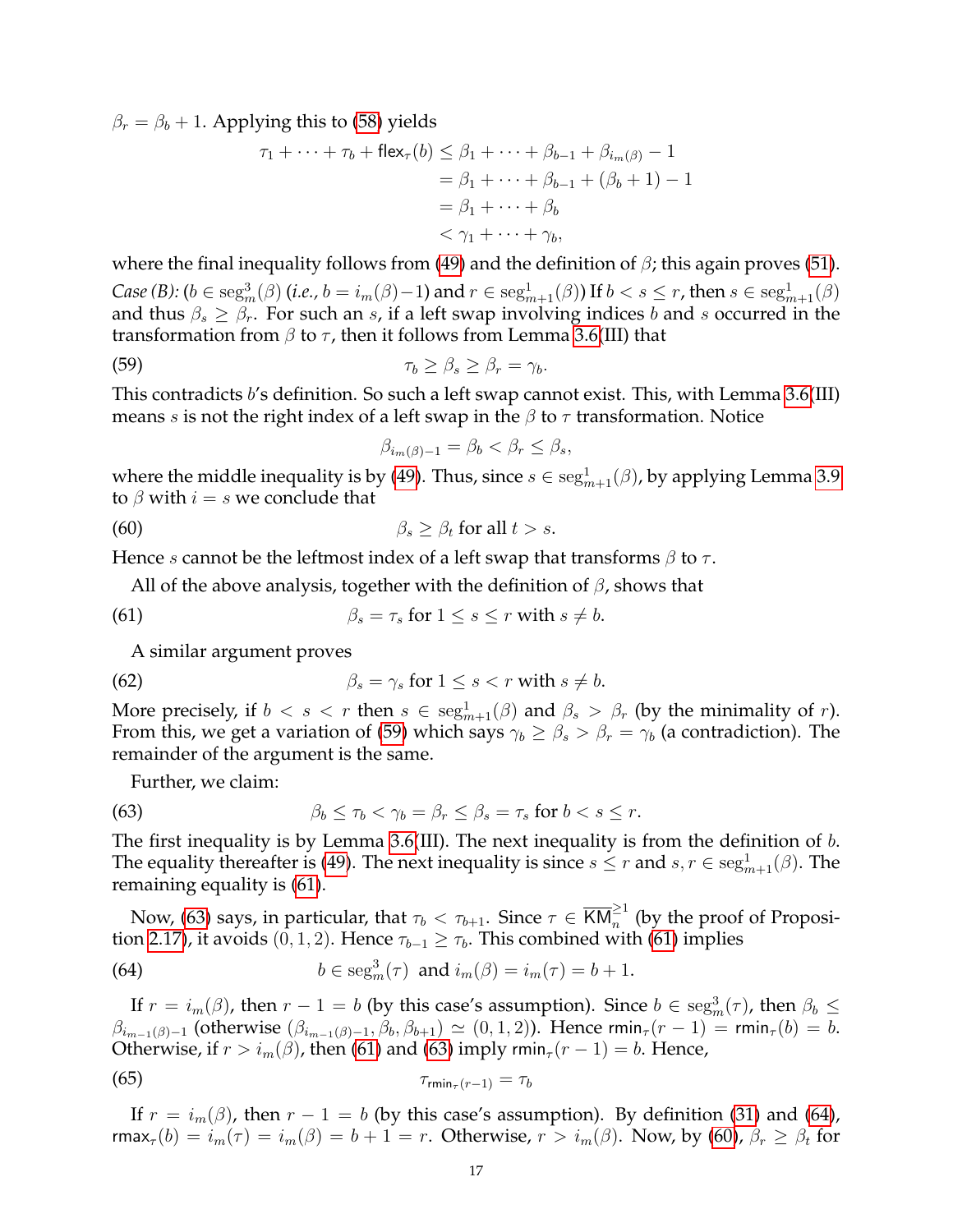all  $t > r$ . This, combined with [\(61\)](#page-16-1) and [\(63\)](#page-16-2), implies  $\tau_r \geq \tau_t$  for all  $t > r$ . This implies, by definition [\(31\)](#page-10-3), that  $\text{rmax}_{\tau}(r-1) = r$ . This, combined with [\(61\)](#page-16-1), implies

$$
\tau_{\max_{\tau}(r-1)} = \tau_r = \beta_r
$$

*Case (B).1:*  $(\tau_{\min_{\tau}(r-1)} \geq \tau_{\max_{\tau}(r-1)})$  By [\(32\)](#page-10-2), flex<sub> $\tau$ </sub> $(r-1) = 0$ . Then [\(61\)](#page-16-1), [\(62\)](#page-16-5), and the definition of  $b$ , imply

<span id="page-17-0"></span>
$$
\tau_1 + \cdots + \tau_{r-1} + \mathsf{flex}_{\tau}(r-1) = \tau_1 + \cdots + \tau_{r-1} < \gamma_1 + \cdots + \gamma_{r-1}.
$$

*Case (B).2:*  $(\tau_{\text{rmin}_{\tau}(r-1)} < \tau_{\text{rmax}_{\tau}(r-1)})$  Here, flex $_{\tau}(r-1) = \tau_{\text{rmax}_{\tau}(r-1)} - \tau_{\text{rmin}_{\tau}(r-1)} - 1$ , and [\(61\)](#page-16-1), [\(65\)](#page-16-6), [\(66\)](#page-17-0), [\(62\)](#page-16-5), and [\(49\)](#page-14-1) (in that order) give

$$
\tau_1 + \dots + \tau_{r-1} + \text{flex}_{\tau}(r-1) = \beta_1 + \dots + \beta_{b-1} + \tau_b + \beta_{b+1} + \dots + \beta_{r-1} + \tau_{\text{rmax}_{\tau}(b)} - \tau_{\text{rmin}_{\tau}(b)} - 1
$$
  
=  $\beta_1 + \dots + \beta_{b-1} + \tau_b + \beta_{b+1} + \dots + \beta_{r-1} + \beta_r - \tau_b - 1$   
=  $\beta_1 + \dots + \beta_{b-1} + \beta_r + \beta_{b+1} + \dots + \beta_{r-1} - 1$   
<  $\gamma_1 + \dots + \gamma_{r-1}$ .

*Case (C):*  $(b \in \text{seg}^3_m(\beta)$  (*i.e.,*  $b = i_m(\beta) - 1$ ) and  $r \ge i_{m+1}(\beta)$ ) Define

(67) 
$$
z = \max\{v : v \in \text{seg}_{m+1}(\beta), \beta_v \geq \beta_{i_{m+1}(\beta)}, \text{ and } \beta_v > \beta_{i_m(\beta)-1}\}.
$$

Note that  $z \in [1, n]$  since the set is nonempty: it always contains  $i_m(\beta)$ . Clearly,  $z < r$ since  $r \geq i_{m+1}(\beta) \in \text{seg}_{m+2}$ . Let  $b < s \leq z < r$ . Then  $\beta_s \neq \beta_r$  by the minimality of r. By definition of  $\text{seg}_{m+1}$  and of  $z, \beta_s \geq \beta_z > \beta_{i_m(\beta)-1}$ . Thus if  $\beta_s < \beta_r$ , then  $(\beta_{i_m(\beta)-1}, \beta_s, \beta_r) \simeq$  $(0, 1, 2)$ . Hence  $\beta_s > \beta_r$ . For such an s, if a left swap involving indices b and s occurred in the transformation from  $\beta$  to  $\tau$ , then it follows from Lemma [3.6\(](#page-12-3)III) that

(68) 
$$
\tau_b \geq \beta_s > \beta_r = \gamma_b.
$$

This contradicts b's definition. Thus such a left swap cannot exist. This, with Lemma [3.6\(](#page-12-3)III) means s is not the right index of any left swap in the transformation from  $\beta$  to  $\tau$ . Notice

<span id="page-17-1"></span>
$$
\beta_{i_m(\beta)-1} = \beta_b < \beta_r < \beta_s
$$

where the middle inequality is by [\(49\)](#page-14-1). Thus, since  $\beta_s \geq \beta_s > \beta_{i_m(\beta)-1}$  and  $s \in \text{seg}_{m+1}(\beta)$ , we may apply Lemma [3.9](#page-14-3) to  $\beta$  with  $i = s$  to conclude that

(69) 
$$
\beta_s \geq \beta_t \text{ for all } t > s.
$$

Hence s cannot be the leftmost index of a left swap that transforms  $\beta$  to  $\tau$ .

All of the above analysis, together with the definition of  $\beta$ , shows that

(70) 
$$
\beta_s = \tau_s \text{ for } 1 \leq s \leq z \text{ with } s \neq b.
$$

<span id="page-17-3"></span>The same argument, replacing  $\tau$  with  $\gamma$  throughout proves

(71) 
$$
\beta_s = \gamma_s \text{ for } 1 \leq s \leq z \text{ with } s \neq b.
$$

<span id="page-17-2"></span>Further, we have the following inequality

(72) 
$$
\beta_b \leq \tau_b < \gamma_b = \beta_r < \beta_s = \tau_s \text{ for } b < s \leq z < r.
$$

The first inequality is by Lemma [3.6\(](#page-12-3)III). The next inequality is from the definition of b. The equality thereafter is  $(49)$ . The next inequality is by the minimality of r. The remaining equality is [\(70\)](#page-17-1).

<span id="page-17-4"></span>Then [\(72\)](#page-17-2) implies  $\tau_{i_m(\beta)-1} = \tau_b < \tau_z$ . This, with [\(70\)](#page-17-1) and (72), implies rmin<sub> $\tau$ </sub>(*z*) = *b*. Thus (73)  $\tau_{\min_{\tau}(z)} = \tau_b$ .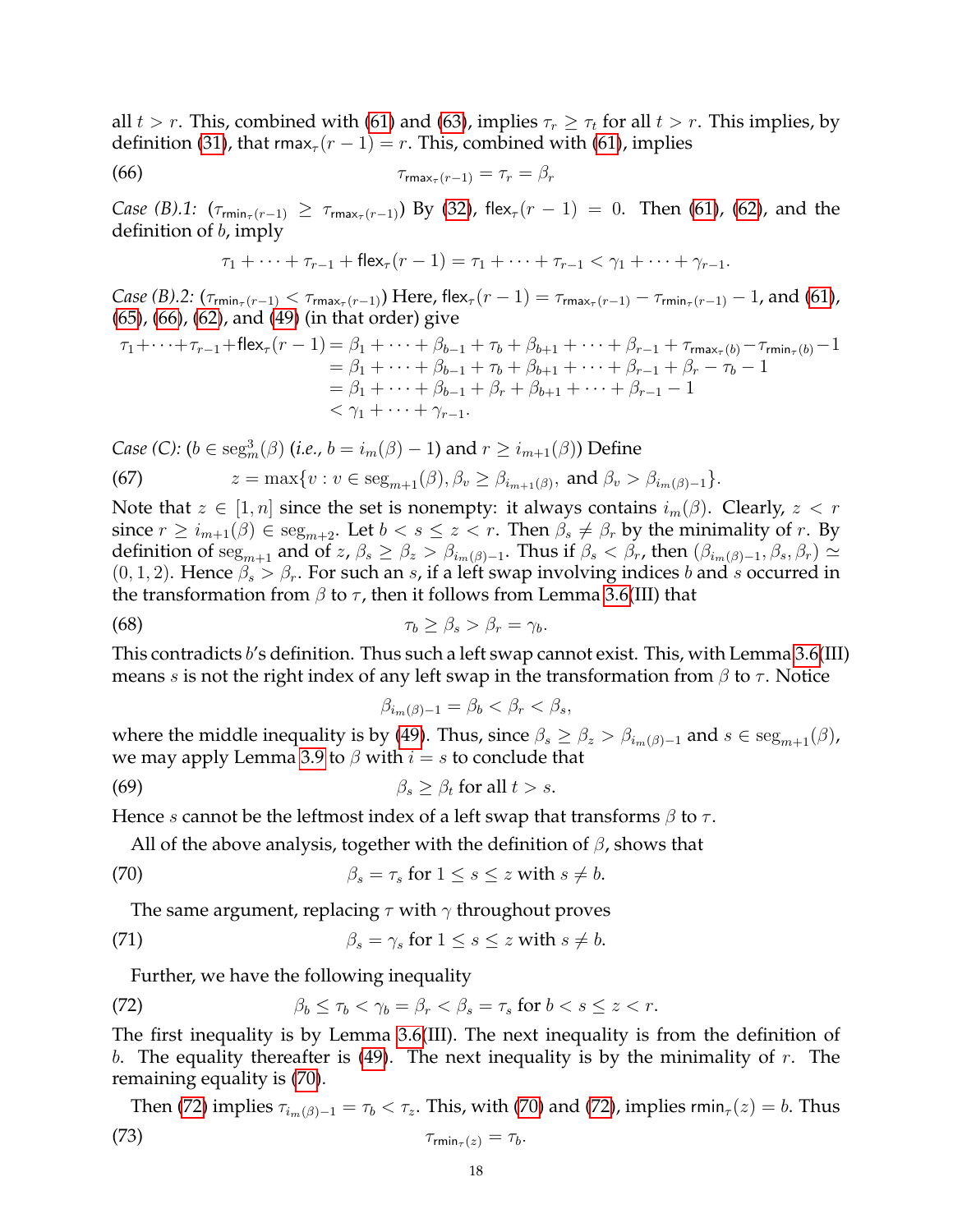Let  $z < t < i_{m+1}(\beta)$ . First suppose  $\beta_{i_{m+1}(\beta)} \leq \beta_t$ . Then the maximality of z implies  $\beta_t \leq \beta_{i_m(\beta)-1}$ . This implies  $\beta_r \leq \beta_{i_{m+1}(\beta)} \leq \beta_t \leq \beta_{i_m(\beta)-1} = \beta_b$  (where the first inequality follows from Lemma [3.9](#page-14-3) applied to  $i_{m+1}(\beta)$ ). This inequality contradicts [\(49\)](#page-14-1). Hence

$$
\beta_{i_{m+1}(\beta)} > \beta_t.
$$

Lemma [3.9](#page-14-3) applied to  $i_{m+1}(\beta)$ , implies  $\beta_{i_{m+1}(\beta)} \geq \beta_v$  for all  $v \geq i_{m+1}(\beta)$ . Combining this with [\(74\)](#page-18-0) shows that in fact

(75) 
$$
\beta_{i_{m+1}(\beta)} \geq \beta_v, \text{ for all } v > z.
$$

Now, by [\(70\)](#page-17-1) and [\(75\)](#page-18-1),  $\beta_{i_{m+1}(\beta)} \geq \tau_v$ , for all  $v > z$ . Since rmax $\tau(z) > z$  (by definition),

$$
\tau_{\max_{\tau}(z)} \leq \beta_{i_{m+1}(\beta)}.
$$

*Case* (*C*).1:  $(\tau_{\text{rmin}_{\tau}(z)} \ge \tau_{\text{rmax}_{\tau}(z)})$  By [\(32\)](#page-10-2), flex<sub> $\tau$ </sub>(*z*)=0. Then [\(70\)](#page-17-1), [\(71\)](#page-17-3), and b's definition imply

<span id="page-18-2"></span><span id="page-18-1"></span><span id="page-18-0"></span>
$$
\tau_1 + \cdots + \tau_z + \mathsf{flex}_{\tau}(z) = \tau_1 + \cdots + \tau_z < \gamma_1 + \cdots + \gamma_z.
$$

*Case* (C).2:  $(\tau_{\text{rmin}_{\tau}(z)} < \tau_{\text{rmax}_{\tau}(z)})$  Now, flex $_{\tau}(z) = \tau_{\text{rmax}_{\tau}(z)} - \tau_{\text{rmin}_{\tau}(z)} - 1$ , and [\(70\)](#page-17-1), [\(73\)](#page-17-4), [\(76\)](#page-18-2) shows

<span id="page-18-3"></span>(77) 
$$
\tau_1 + \dots + \tau_z + \text{flex}_\tau(z) = \beta_1 + \dots + \beta_{b-1} + \tau_b + \beta_{b+1} + \dots + \beta_z + \tau_{\text{max}_\tau(z)} - \tau_{\text{rmin}_\tau(z)} - 1 \n\leq \beta_1 + \dots + \beta_{b-1} + \tau_b + \beta_{b+1} + \dots + \beta_z + \beta_{i_{m+1}(\beta)} - \tau_b - 1 \n= \beta_1 + \dots + \beta_{b-1} + \beta_{i_{m+1}(\beta)} + \beta_{b+1} + \dots + \beta_z - 1
$$

We have two subcases:

*Case (C).2.1:*  $(r = i_{m+1}(\beta))$  Then [\(49\)](#page-14-1), [\(71\)](#page-17-3) and [\(77\)](#page-18-3) give

$$
\tau_1+\cdots+\tau_z+\mathsf{flex}_{\tau}(z)<\beta_1+\cdots+\beta_{b-1}+\beta_{i_{m+1}(\beta)}+\beta_{b+1}+\cdots+\beta_z=\gamma_1+\cdots+\gamma_z.
$$

*Case (C).2.2:*  $(r > i_{m+1}(\beta))$  By [\(52\)](#page-15-0), we may apply Lemma [2.9](#page-3-2) to  $\beta$  with  $r, m + 1$  being as above, and  $s = b$ . Since [\(49\)](#page-14-1) says  $\beta_b < \beta_r$ , said lemma shows  $\beta_{i_{m+1}(\beta)} = \beta_r = \beta_b + 1$ . Applying this to [\(77\)](#page-18-3) yields

$$
\tau_1 + \dots + \tau_z + \mathsf{flex}_{\tau}(z) \leq \beta_1 + \dots + \beta_{b-1} + \beta_{i_{m+1}(\beta)} + \beta_{b+1} + \dots + \beta_z - 1
$$
  
=  $\beta_1 + \dots + \beta_z$   
<  $\gamma_1 + \dots + \gamma_z$ ,

where the final inequality follows from  $(49)$  and  $(71)$ .

<span id="page-18-4"></span>**Corollary 3.11.** Let  $\gamma, \tau \in \textsf{Iswap}(\alpha)$  with  $\gamma >_{lex} \tau$ . If  $T \in \textsf{qKT}(\gamma)$ ,  $S \in \textsf{qKT}(\tau)$ , then wt(T)  $\neq$  $wt(S)$ .

*Proof.* Suppose not, and  $\mu = \text{wt}(T) = \text{wt}(S)$ . Then the two parts of Lemma [3.5](#page-11-7) give

$$
\gamma_1 + \cdots + \gamma_b \le \mu_1 + \cdots + \mu_b \le \tau_1 + \cdots + \tau_b + \mathsf{flex}_\tau(b)
$$

for all  $b \in [1, n]$ . This contradicts Proposition [3.10.](#page-14-5)

*Conclusion of the proof of sufficiency*: Define  $\alpha' \in \textsf{Comp}_n$  by  $\alpha'_i = \alpha_i + 1$ . Since  $\alpha \in \overline{\textsf{KM}}_n$ then  $\alpha' \in \overline{KM}_n^{\geq 1}$ . Observe,  $\kappa_{\alpha'} = x_1 \cdots x_n \cdot \kappa_\alpha$ . Therefore  $\kappa_\alpha$  is multiplicity-free if and only if  $\kappa_{\alpha'}$  is multiplicity-free. Now,  $\kappa_{\alpha'}$  is the sum of  $\mathfrak{D}_{\beta}$  for  $\beta \in \mathsf{Q}$ lswap $(\alpha') = \mathsf{Iswap}(\alpha').$ Each of these  $\mathfrak{D}_{\beta}$ 's are multiplicity-free by Theorem [2.6.](#page-2-0) Their sum is multiplicity-free by Corollary [3.11.](#page-18-4) Hence  $\kappa_{\alpha}$  is multiplicity-free.